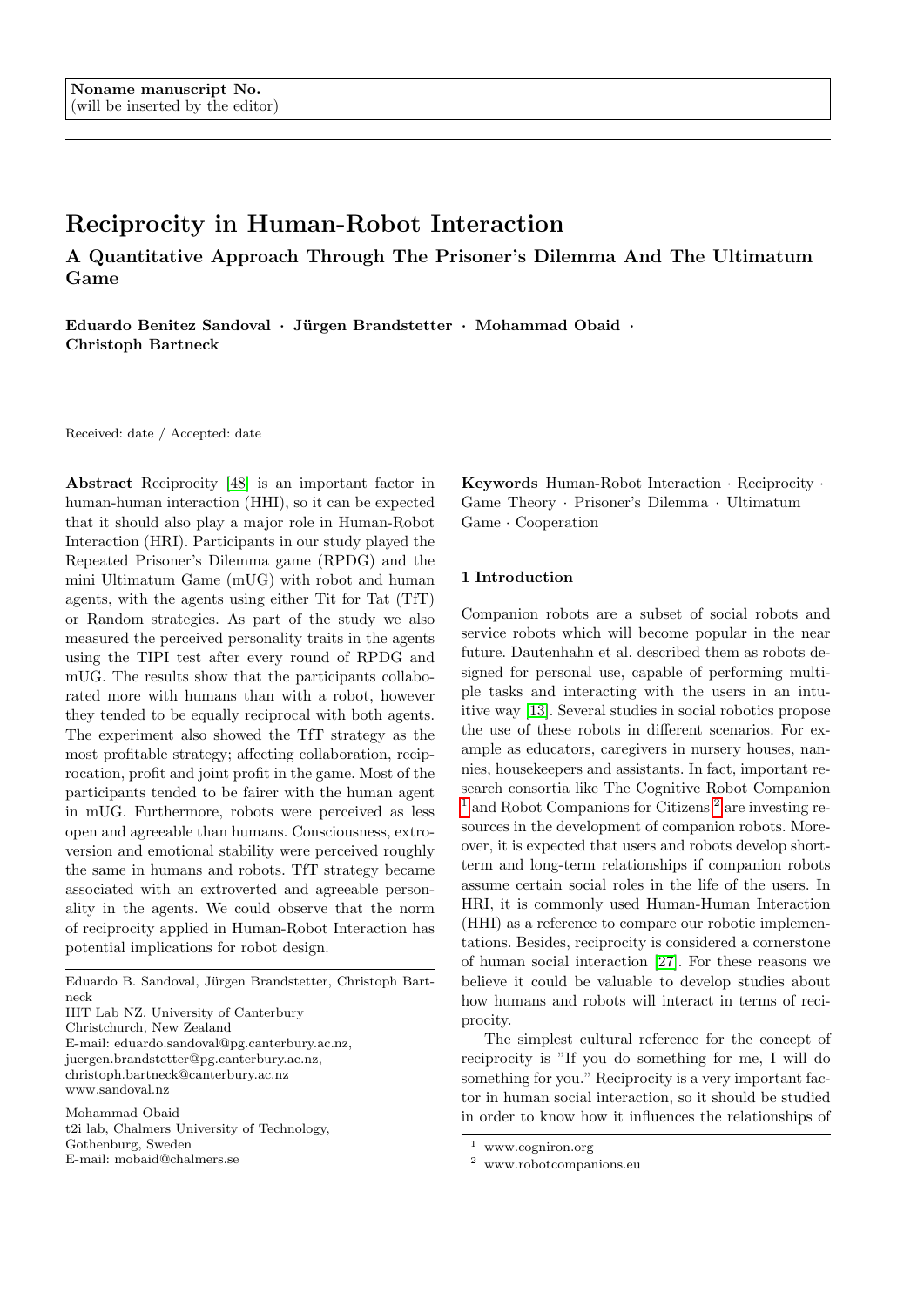humans and robots. Many of the interactions between humans and robots involving cooperation, persuasion, altruism, exchange of favors or mutual trust could depend on reciprocity. In addition, it should be considered that humans have a high capability to adapt to agents when they are interacting with them depending of their own personality traits. For instance, people could be reciprocal with a robot by paying it back for its services (taking care of the robot, giving technical maintenance, etc) if the robot encourages reciprocity via certain social strategy. Authors like Kahn et al. consider reciprocity as a benchmark in the design of Human-Robot Interactions [\[30\]](#page-14-2) simply because reciprocity is present in other human social situations. In other words, humans tend to develop intricate relationships with pets, machines and artifacts, consequently, it is expected that reciprocity plays an important role in HRI. However, the question is; do people reciprocate towards robots in a similar way to how they reciprocate with humans?

We consider that an analysis of reciprocity in HRI could be useful in order to design more engaging and effective Human-Robot Interactions in different scenarios. Some studies report that users do not feel engaged enough with the robots and that they have high initial expectations of them which decrease over time [\[7,](#page-13-1) [16\]](#page-13-2). On the other hand, companion robots have not so far had the expected impact in people's lives, particularly when they take care of particular users such as elderly people [\[7\]](#page-13-1) or children. Dautenhahn et al. found that 40% of the users liked the idea of a companion robot in the home. In addition 96.4% of the users wanted a robot capable of doing the housework. However a robot playing a role in the human domain as friend or taking care of children was acceptable to only 18% of the participants [\[13\]](#page-13-0). We propose that in the future, robots could assume more social roles in the human domain if the Human-Robot Interaction would be more reciprocal.

In this paper we analyze the reciprocity in HRI compared with human-human interaction (HHI). We used Game Theory insights in our experiment because this is a powerful method to establish quantitatively a model of reciprocity in HRI. Repeated Prisoner's Dilemma (RPDG) and mini Ultimatum game (mUG) have been used to model different social situations in HCI and HRI, so we also used these decision games in order to compare with that studies. Our results show that people tend to be less cooperative with robots, however they tend to be equally reciprocal with humans and robots. Also we demonstrated that Tit for Tat (TfT) strategy used by the robot is the most profitable strategy; affecting collaboration, reciprocation, profit and joint profit in the Prisoner's Dilemma game. Most of the participants tended to be fairer with the human agent in mUG. Furthermore, robots were perceived as less open and agreeable than humans. Consciousness, extroversion and emotional stability were perceived roughly the same in humans and robots. TfT strategy became associated with an extroverted and agreeable personality in the agents. We can see that the Norm of Reciprocity applies in this Human-Robot Interaction, which has generalizable implications for robot design.

# 2 Reciprocity and HRI

In the sixties, Gouldner proposed the "Norm of Reciprocity", defined as "the compulsion to return a favor or gift in human relationships" [\[27,](#page-14-1) [45\]](#page-14-3). However in this study we assume a more complete definition of reciprocity proposed by Fehr and Gachter: "Reciprocity means that in response to friendly actions, people are frequently much nicer and much more cooperative than predicted by the self-interest model; conversely, in response to hostile actions they are frequently much more nasty and even brutal" [\[20\]](#page-13-3). This definition is in line with the theory of reciprocity proposed by Falk and Fischbacher [\[18\]](#page-13-4) based on experimental work. The theory explains a reciprocal action modeled as the behavioral response to an action that is perceived as either kind or unkind. In addition, reciprocity has been a well studied topic in humanities, philosophy, social sciences and psychology. Moreover reciprocity is connected with other phenomena such as persuasion [\[10\]](#page-13-5) cooperation [\[4\]](#page-13-6) , altruism [\[33\]](#page-14-4), friendship [\[11\]](#page-13-7), love [\[35\]](#page-14-5) and compassion [\[55\]](#page-15-0).

There are several studies about reciprocity in HRI with different approaches. Kahn et al., [\[31\]](#page-14-6) discovered that children responded reciprocally and were more engaged with an AIBO robot which offered some motioning, behavioral and verbal stimulus than they were with a toy dog. Specifically, they claim that reciprocity is one of the benchmarks in the design of Human-Robot Interaction. Moreover, Kahn et al., speculate with an interesting question in HRI, which is: Can people engage substantively in reciprocal relationships with humanoids [\[30\]](#page-14-2)? They argue that interactions involving reciprocity with anthropomorphic robots can be similar to human interactions [\[30\]](#page-14-2). Nass and Reeves have conducted ample research about how people tend to anthropomorphize objects such as computers [\[41\]](#page-14-7). Consequently, they conclude that humans could have similar attitudes toward inanimate objects and humans. In a very specific study Fogg and Nass demonstrated that users tend to be reciprocal with computers that had helped them previously [\[24\]](#page-13-8).

More recently reciprocity has been very present in the debate of social robotics. The workshop: "Taking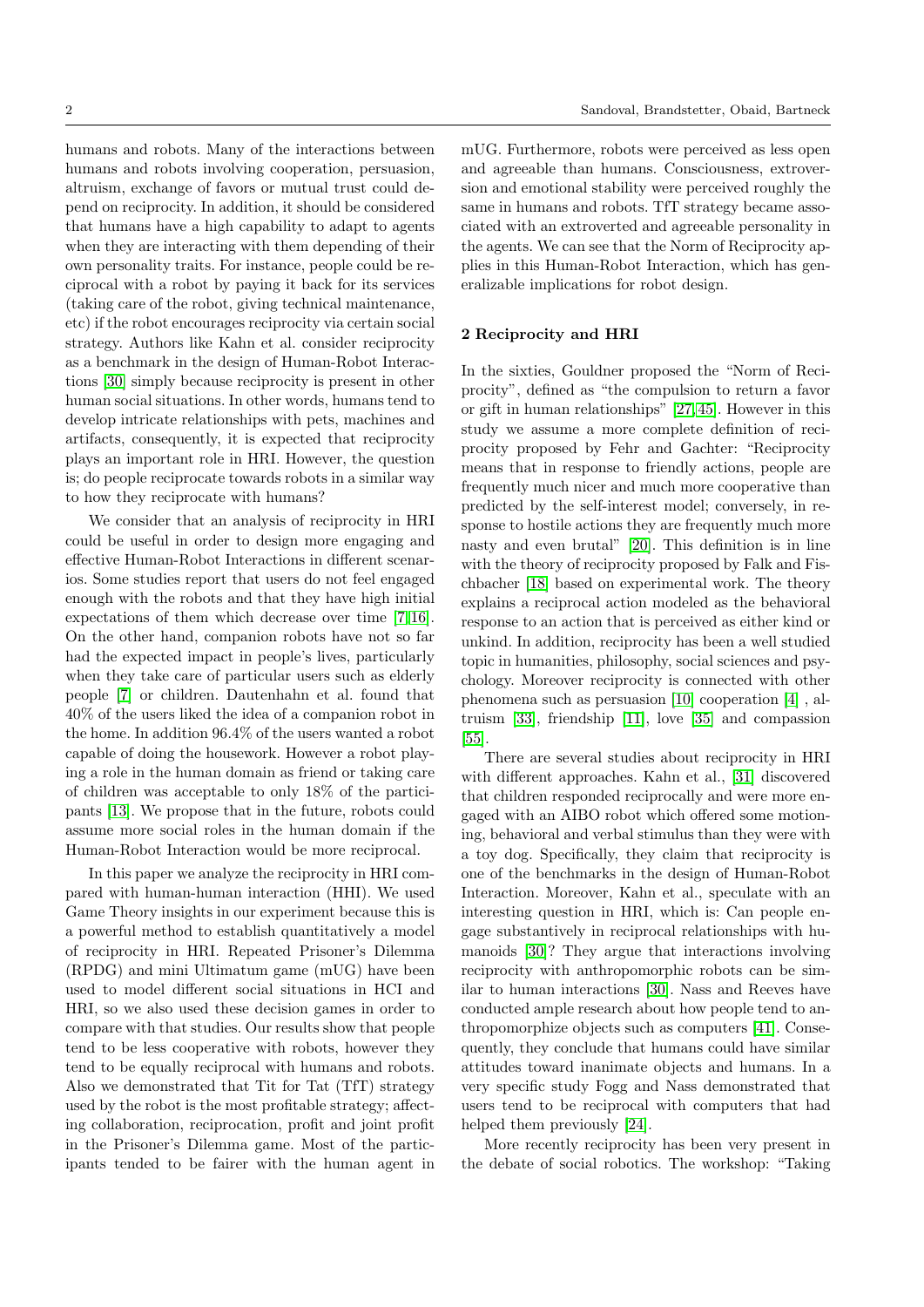care of Each Other: Synchronization and Reciprocity for Social Companion Robots" in the International Conference of Social Robotics 2013 discussed the importance of reciprocity in the design of companion robots. Several studies presented in the workshop reviewed concepts related to reciprocity as compassion, behavior imitation or social cognition mechanisms integrated to HRI [\[56\]](#page-15-1) which could be the cornerstone in the development of future meaningful Human-Robot Interactions.

For instance Weiss presented the project Hobbit [\[55\]](#page-15-0), a robot based in the "Mutual Care" paradigm proposed by Lammer et al. [\[36\]](#page-14-8). They, like us, propose that Human-Robot Interactions can improve if both parties take care of each other in a similar way to human human interactions. Furthermore, Lorenz claims that mutual compassion (understanding Compassion as the german word "Mitgefühl") should be considered as an important component in HRI due to this being a human ability based in synchronization and reciprocity. The benefits of mutual understanding based in a reciprocal relationship between humans and robots can improve the performance of social companion robots because of the resulting more intuitive behavior of the robot [\[38\]](#page-14-9). However, Broz and Lehmann claim that reciprocity is limited to certain HRI scenarios where robots assist humans in some activities and humans assist the robots in others. Although cooperation and reciprocity are closely related, they do not necessarily appear together. For instance in jobs as caregivers, which could be likely future roles for companion robots. The patients do not necessarily behave in a reciprocal manner with the caregiver [\[8\]](#page-13-9). It could be because the robot doesn't encourage reciprocal behaviour. Likely this lack of reciprocity in HRI can produce a depreciation of the services provided by the robot. Consequently the construction of a relationship will be degraded. We think that reciprocity is especially important if the users need the robot. If something happens to the robot but the user does not care, user will suffer later a negative impact on him/her because the robot could not do its work. In our opinion other roles for companion robots could require a more reciprocal behavior when a social interaction is developed.

In terms of applications using the reciprocity concept in HRI; there are several examples of how the design of reciprocal behaviors could be applied in Children with Autism Spectrum Disorder [\[40\]](#page-14-10) or elder care [\[36\]](#page-14-8). However a better understanding of reciprocity could help to improve the current use of companion robots in real applications like in the work presented by Broadbent et al., [\[7\]](#page-13-1). In that study robots did not have significant impact on the quality of life of the patients, depression or adherence. It is likely that a more reciprocal behavior of the robot could help to improve its performance with the patient.

Additionally, decision games such as those played in this study have been used to study different aspects of HRI [\[50\]](#page-14-11). To illustrate, Nishio et al. [\[42\]](#page-14-12) have studied how the appearance of robots affects participants in an Ultimatum Game (UG). This game involves reciprocity because two players interact to decide how they will divide money or points in fair or unfair proposals. Nishio et al. conclude that people show changes in their attitude depending on the agents appearance. The agent (robot, human or computer) in the role of proposer influences the number of the rejections of the proposals. In particular an android appearance is associated with a higher number of rejections. Possibly not enough human likeness in the android's appearance is a main factor. In addition, Torta et al. used Ultimatum Game online to measure the perceived degree of anthropomorphism among a human agent, a humanoid robot and a computer. In that study, participants took more time to respond to the offer of a computer compared to that of the robot [\[53\]](#page-14-13).

Despite the importance of reciprocity in HCI and HRI, the area has still not been explored enough. The research related with reciprocity is mainly focused in persuasion, negotiation and cooperation. Apparently the community of social robotics accepts reciprocity as a fact. However we consider that reciprocity should be measured and compared in order to have a reference to be used as a guideline in the design of new interactions.

Additionally, it is assumed that robots and other machines should be cooperative with humans but these studies have not considered reciprocity as a main factor in this phenomena. For instance, Fogg developed the concept of persuasive machines [\[23,](#page-13-10) [22,](#page-13-11) [21\]](#page-13-12), considering that humans have an instinctive behavior towards devices that triggers feelings and emotions in response to their persuasiveness. These feelings and emotions are apparently reciprocal to the machines when they provide a good service or help. In other words, "If you are nice to me, in the future I will be nice to you".

Besides, negotiation is an activity which inherently involves reciprocity in order to obtain satisfactory results for negotiators. Several studies have been done with automated agents negotiating in different decision scenarios. Lin and Kraus offer an extensive review of these agents in [\[37\]](#page-14-14). The performance of the agents varies statistically significantly depending on the scenario and the internal design of the algorithms. Moreover, Kiesler et al. showed that humans show cooperative behavior towards computers [\[32\]](#page-14-15) playing Prisoner's Dilemma when they have a chance to interact intensively with the agent. In this Prisoner's Dilemma the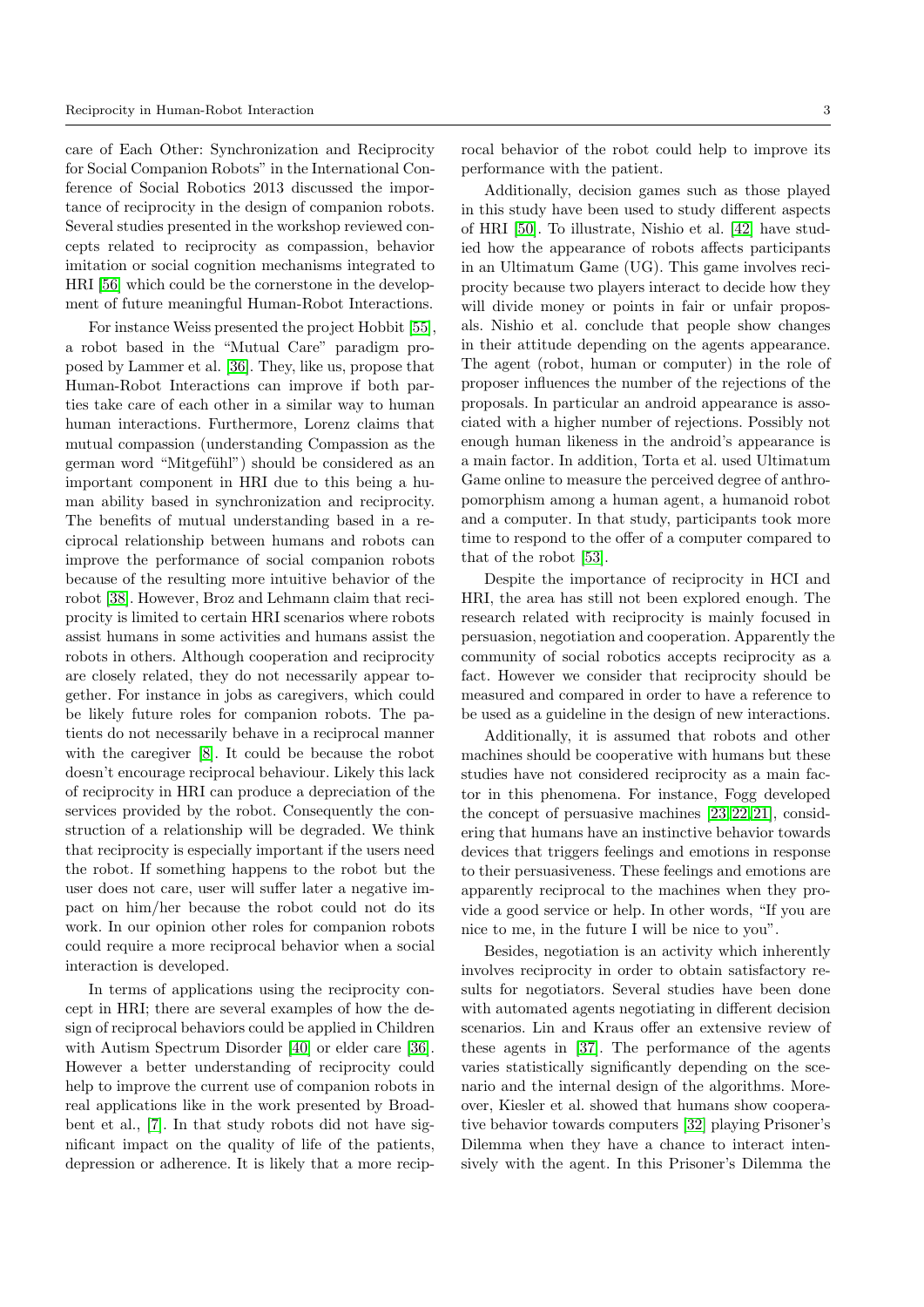cooperation is conditioned to the previous actions of the other participants; if a player was cooperative or defective that could condition the response of the opponent in the next round (reciprocal behavior), so "I will be nice with you now because in the future I expect that you will be nice to me too". De Melo et al. also used Moral Emotions (gratitude, anger, reproach, sadness) to elicit cooperation with a virtual agent in 25 rounds of Prisoner's Dilemma using a variety of Tit for Tat strategy [\[39\]](#page-14-16). However none of these studies consider reciprocity as a variable to be measured.

#### 2.1 Game Theory as a research tool in HRI

To explore reciprocity we decided to use the insights of Game Theory. The definition we use is as follows: "an interdisciplinary theorist method that examines how people make decisions when their actions and fates depend on the actions of other people" [\[57\]](#page-15-2). We used Repeated Prisoners Dilemma (RPDG) and Ultimatum Game as the decision games that could offer us a quantitative reference of reciprocity in HRI. Both games are a common research tool used to investigate other related phenomena as cooperation or negotiation allowing simplification of different social situations. Additionally these games can be changed to model other scenarios. For instance, Prisoner's Dilemma could be adjusted without modifying the essence of the game for different situations where participants should take decisions such as in wars, law enforcement, or duopoly fights [\[52\]](#page-14-17).

## <span id="page-3-1"></span>2.1.1 Prisoner's Dilemma

The Prisoner's Dilemma game is frequently used as a quantitative approach to study different phenomena. Since Rapoport and Chammah proposed the Prisoner's Dilemma in 1965 [\[47\]](#page-14-18) there have been different versions of the experiment which differ in the terms of the defection and collaboration required of the players. In the original game two thieves are captured by the police and interrogated separately. They can cooperate with each other keeping quiet or they can defect confessing the crime, but the punishment of both thieves depends of the combination of cooperations or defections of each. The rules are: "There are two players. Each has two choices, namely cooperate or defect. Each must make the choice without knowing what the other will do. No matter what the other does, defection yields a higher payoff than cooperation. The dilemma is that if both defect, both do worse than if both had cooperated" [\[4\]](#page-13-6). One of the matrix versions of the game is shown in Table [1](#page-3-0) [\[52\]](#page-14-17).

In Table [1](#page-3-0) the numbers represent time in prison for the participants in the game. The minus sign is a convention to indicate that this time is subtracted from the time of the criminal in the metaphor. To illustrate, if Criminal 1 and Criminal 2 both cooperate (keep quiet), both will spend just three months in jail. However, if Criminal 1 cooperates and Criminal 2 defects, Criminal 1 will spend 12 months in jail and Criminal 2 will be free. If both of them defect they will spend eight months in jail. The game represents situations where simultaneous decisions affect two parties.

|            |           | Criminal 2 |        |  |
|------------|-----------|------------|--------|--|
|            |           | Cooperate  | Defect |  |
| Criminal 1 | Cooperate | -3.-3      | 12.0   |  |
|            | Defect    |            |        |  |

<span id="page-3-0"></span>Table 1 Basic Prisoner's Dilemma Matrix

Defect offers the highest profit for the players when the game is played once. Therefore strict dominance here is Defect. Spaniel defines a strict dominance when "We say that a strategy X strictly dominates strategy Y for a player if strategy X provides a greater payoff for that player than strategy Y regardless of what the other players do." [\[52\]](#page-14-17). In other words, when we have a strict dominant strategy in a decision game it should be clear for the participants what to decide in order to get the highest profit. For a single round of Prisoner's Dilemma, Defect is the strict dominance strategy because it allows a player to avoid punishment. However when many rounds are played, Cooperate or Defect are possible strategies to reduce the punishment of both players.

Diverse versions of Prisoner's Dilemma have been developed. For instance, Prisoner's Dilemma can also be played in consecutive rounds, which is called Repeated Prisoner's Dilemma Game (RPDG) modality. In this version, previous movements of the opponent become a factor for the next movement of the player, who is probably considering and recording the behavior of his opponent [\[57\]](#page-15-2). Furthermore, about 20 strategies have been tested in order to get a good score in the RPDG [\[14,](#page-13-13) [2\]](#page-13-14). According to Axelrod the strategy designed by Rapoport, "Tit for Tat" (TfT) is the simplest and most effective strategy to follow in the RPDG [\[4\]](#page-13-6). Tit for Tat consists of cooperating in the first instance and then in the next movement copying the decision of the other participant did in the previous round. In two contests organized by Axelrod in the 1980s different strategies were tested. In both contests Tit for Tat was the winner [\[3\]](#page-13-15).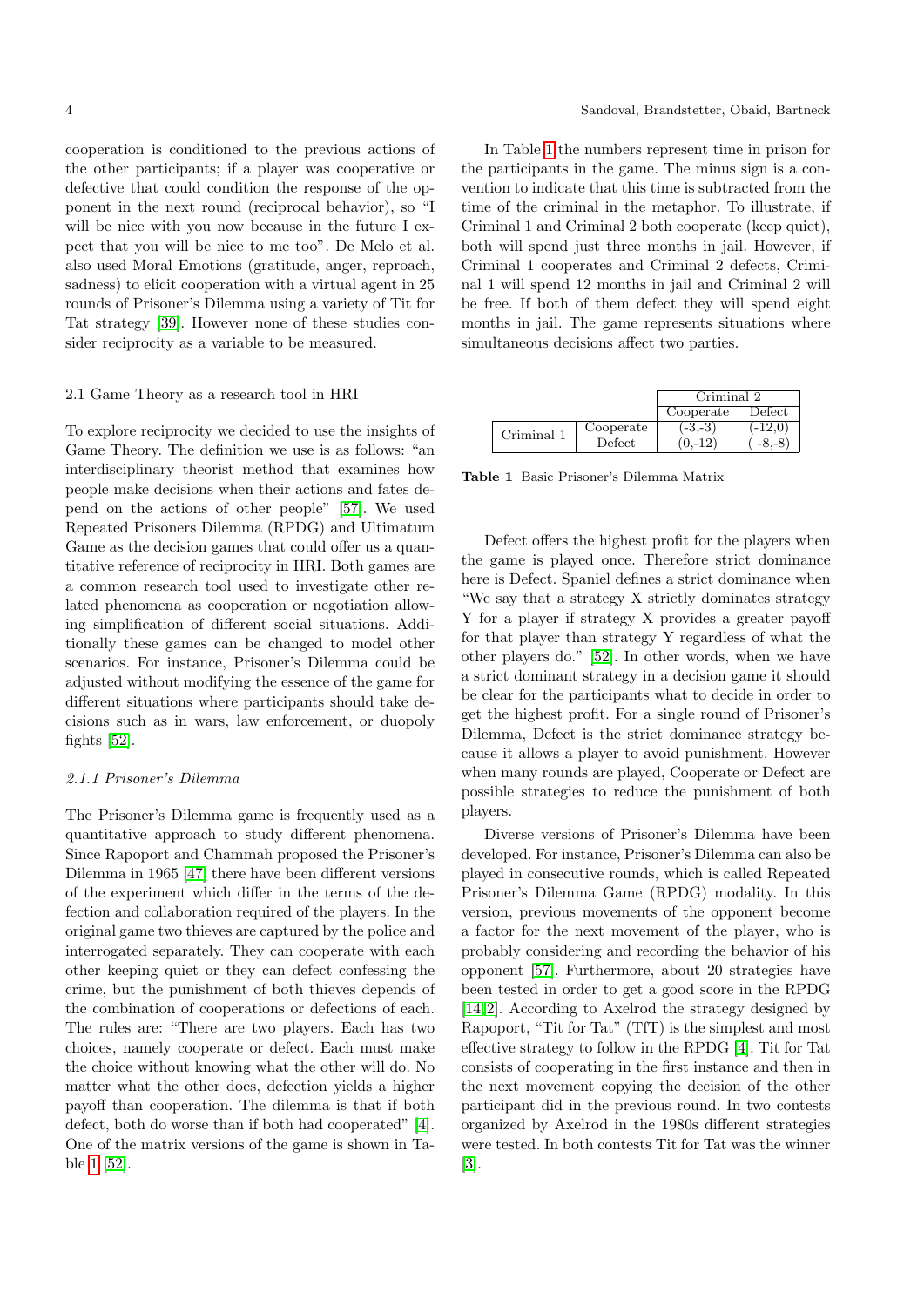## 2.1.2 Ultimatum Game

In this game, one of the participants (Proposer) decides how to distribute a certain amount of money. The second player (Acceptor) can decide to accept the distribution and both of them can keep the money. However, if the acceptor rejects the offer both of them lose the money. Like Prisoner's Dilemma, Ultimatum Game has different variants. One is the mini Ultimatum Game (mUG) in which participants decide upon a limited set of defined distributions of money, for example, 50%- 50%, 20%-80%, 80%-20%, or other options [\[17\]](#page-13-16). For this study, we use the mUG version of the Ultimatum Game, and fixed the roles for the agent and the participant. Participant is always the proposer and Agent is the acceptor.

## 2.2 Studies of personality and reciprocity

Several researchers claim that human personality matters in games related to reciprocity such as Prisoner's Dilemma. Park et al. claim that the behavior in situations involving reciprocity is affected by personality and the interactions of the parties following the norm of reciprocity. In addition, they suggest that extroversion, agreeableness and neuroticism personality traits are related to cooperative strategies in conflict resolutions. [\[44\]](#page-14-19). Boone et al. conducted an experiment which deals with four personality traits: locus of control, selfmonitoring, type-A behavior and sensation seeking [\[5\]](#page-13-17). In addition, Chaudhuri et al., performed the Repeated Play Prisoner's Dilemma (RPPD) researching trusting and reciprocal behavior [\[9\]](#page-13-18). They classified people with different propensities to cooperate showing differing degrees of trust and reciprocity. They found that people who chose to cooperate demonstrated higher levels of trust. In contrast, in reciprocal behavior, differences between cooperative subjects and defectors were not significant.

## 2.3 Research Questions

Our general research questions for this study are: Do people reciprocate differently towards other humans in comparison to robots? What consequences does the interaction strategy of the robot have on the humans' reciprocal behavior? In order to answer these questions we developed the following sub questions:

1. Do participants behave differently towards robots compared to other humans in terms of reciprocation, collaboration and the offer they make in the ultimatum game (Offer)?

- 2. Do participants behave differently towards agents that use the TfT strategy in comparison to how they behave with agents that use the Random strategy in terms of reciprocation, collaboration and the offer they make in the Ultimatum Game (Offer)?
- 3. Do participants win more money (Profit) when the agent uses the TfT strategy compared to when the agent uses the Random strategy?
- 4. Do participants and robots together win more money (Joint Profit) when the agent uses the TfT strategy compared to when the agent uses the Random strategy?
- 5. Is there any correlation between Collaboration, Reciprocation, Profit and Joint Profit?
- 6. Is the personality of the agent perceived differently when the agent uses the TfT strategy compared to when the agent is using the Random strategy and how is this relationship mediated by the participants' own personality?

## 3 Method

The aim of this paper is to model reciprocity with a quantitative approach in order to understand the reciprocal actions of the participants towards the robots. We used the Repeated Prisoner's Dilemma Game (RPDG). The participants played ten rounds similar to the experiment of Selten and Stocker who did a series of "super games" playing 25 times in periods of ten rounds [\[49\]](#page-14-20). Then the participants played as proposer and the agent as acceptor in the mini Ultimatum Game (mUG).

In our study the participants did not know how many times they would play against the agent. That means that their decisions would be conditioned by the possibility of interacting with the agent in an undetermined number of rounds. Apparently when people do not know the number of rounds they tend to be more reciprocal and collaborative due to the reputation of the opponent in the previous rounds [\[34,](#page-14-21) [1\]](#page-13-19). It is also necessary to have multiple interactions to be able to evaluate the personality of the opponent [\[9,](#page-13-18) [28\]](#page-14-22). That could have an impact in the long-term relationships between humans and robots. It takes several rounds of playing the game to get an impression of the strategy of the opponent [\[51\]](#page-14-23). However, cooperation is not stable along the RPDG and it tends to deteriorate when the game is played anonymously over ten rounds [\[19,](#page-13-20) [29\]](#page-14-24).

In order to answer our research questions we developed a 2x2 mixed within/between experiment. The between factor was the agent, which could be either a human or a robot. The within factors were the strategies played by the agent, which could be either Tit for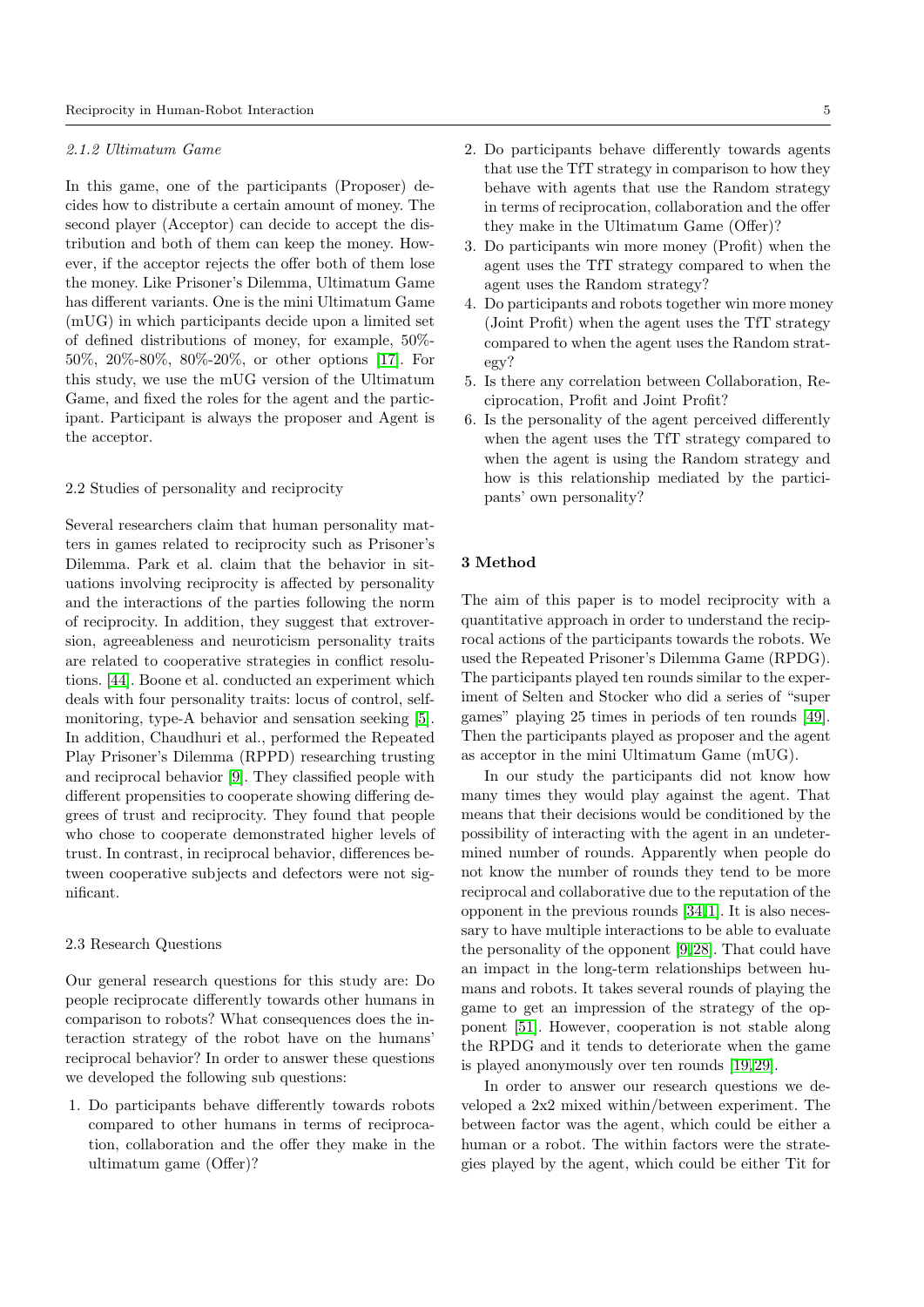Tat (cooperate in the first movement and then do whatever the other participant did in the previous move) or Random strategy.

We ran our experiment using robot agents and human agents in order to compare the behavior of the participants under the same controlled conditions. We used two robots, one of them customized with stickers, to avoid the possibility that the judgments of participants for the second within-condition would be influenced by the experiences made with the robot in the first within-condition. The participants would either first play with a robot that used the Tit for Tat strategy or with a robot that would use the Random strategy. In addition, we changed the robot every set of games, so either robot "A" or robot "B" would be the robot that used the Tit for Tat strategy. This comparison is a typical study of effectiveness of the strategies in Prisoner's Dilemma [\[4,](#page-13-6) [2,](#page-13-14) [45\]](#page-14-3). After one round of ten games of Prisoner's Dilemma the participants played one round of Ultimatum Game.

We followed the same setup for the human condition. Two male confederates were available to play versus the participants. We cannot control the physical appearance of the human agents; however, we asked them to be neutral and interact as little possible with the participant and avoid conversation. They would just respond nodding to the greeting of the participant at the very beginning and listening to the same instructions given to the participants. The participants did not know that they were playing with a confederate.

## 3.1 Measurements

One of the researchers recorded manually all the actions of the participants and the agent. The actions included the behaviors in every round of the Prisoner's Dilemma game (collaborate or defect). The record also contained how much money the participants were left with after each session. Participants and agents pointed out to the cards with the words "Cooperate" or "Defect". In addition, the log included the decision of the participants in the two Ultimatum games of each round.

The variables were the number of Cooperations and Reciprocations done in every set of Prisoner's Dilemma and the Offer made in Ultimatum Game. The number of Cooperations (frequency of cooperation) along the game was the variable that allowed us calculate the number of reciprocations (frequency of reciprocations). The number of reciprocal movements was calculated by counting the number of cooperative choices of the agent followed by the cooperative choice of the participant plus the number of defective choices of the agent

followed by defective choices of the participant. See Figure [1](#page-5-0)



<span id="page-5-0"></span>Fig. 1 Example of the computation of Cooperations and Reciprocations

A computer-based questionnaire recorded the demographic data. The same computer was used to apply the TIPI Test developed by Goslig et al [\[25\]](#page-13-21) that was used to evaluate the Big Five traits of personality (extroversion, agreeableness, conscientiousness,neuroticism or emotional stability and openness)in the participant and the perception of personality of the agents. We chose this test because it could be answered by the participant in a short time provides reliable results.

Also, we tried to discover how humans and robots reach a goal. In this case the money used in the experiment is an outcome to measure how reciprocity affects joint tasks. A probable question of the reader about this experiment is: Why use money if robots do not need it? We must keep in mind that the original metaphor of the Prisoner's Dilemma describes a scenario avoiding spending time in jail. Money represents this time in jail. It is a token; a tangible representation of this metaphor. Robots don't need money; however, the coins used in the game are useful because can show us how humans and robots can perform a task together according to the degree of reciprocity between them. The less money humans and robots lose can be compared with the less time they spend in the hypothetical jail.

#### 3.2 Development of the experiment

The experiment consisted of four phases which are shown in Figure [2.](#page-6-0) Participants were welcomed and taken to the experimentation room. In the case of the human condition actors arrived roughly at the same time and were in another room pretending to fill the same questionnaires as the real participant. Once in the room, the participants completed the consent form and filled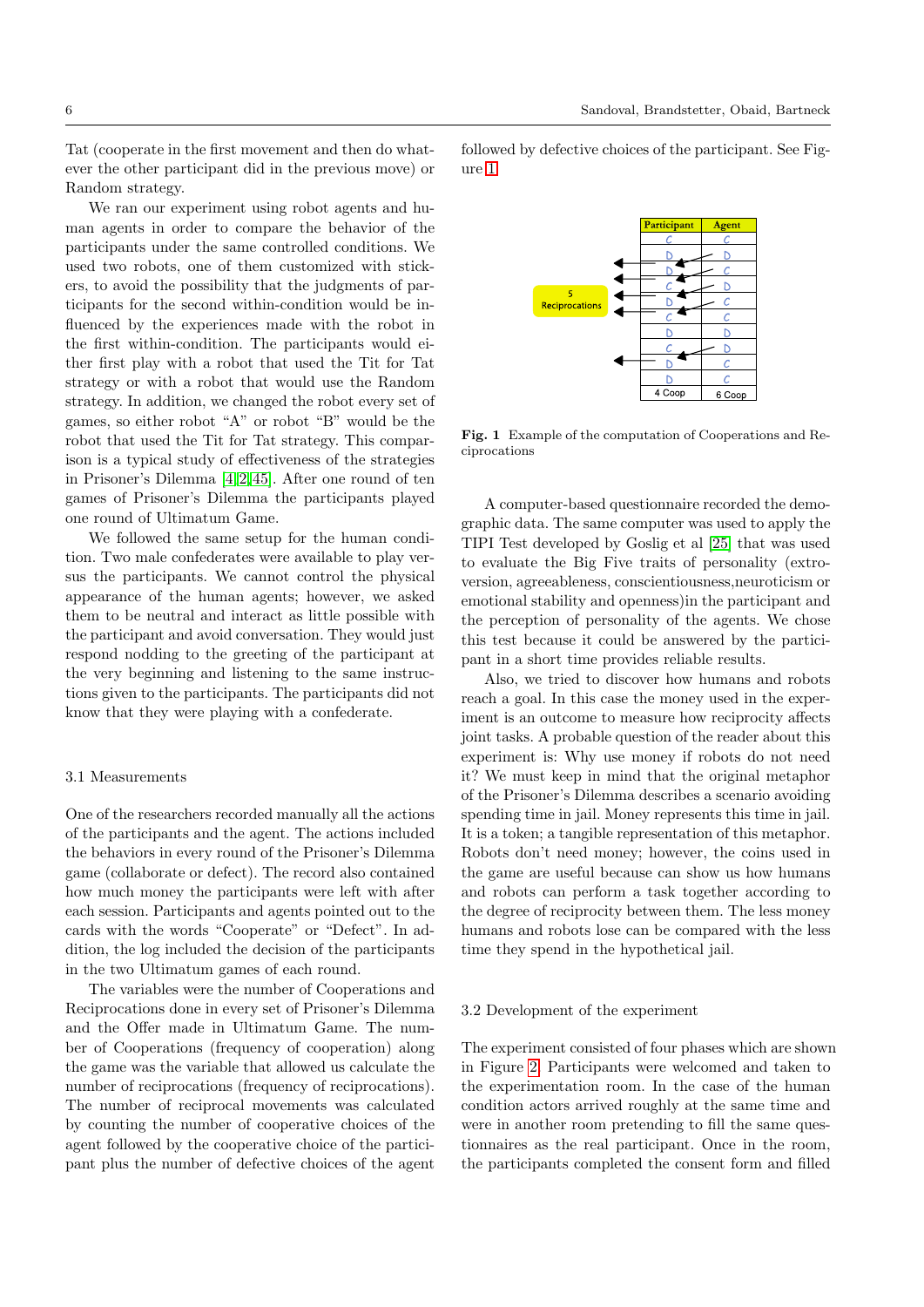in the demographic and personality questionnaire (TIPI Test). Then, the metaphor of the Prisoner's Dilemma game was used to explain the structure of the RPDG used in this experiment. The rules of the game were stated before the participants played two trial rounds against the agent. The participants were informed that they could keep whatever money would be left at the end of the game.



<span id="page-6-0"></span>Fig. 2 Step-by-Step procedure for the participant.

After that, the experimenter explained the Ultimatum game and participants played one trial round with the same agent. The experimenter explained that the participant would be the proposer. The agents made the same pre-determined responses during the trials. The word "robot" was changed in the card by the word "agent" in the human condition.Three cards with different distribution of money were in the table. The participants chose one card and showed it to the agent. The participants were told that the agent would now make a choice whether to accept the offer or not. The agent was instructed to always accept the offer but the participants were not made aware of this fact.

After the practice session, participants continued with the second phase in which they played a first Prisoner game and started with NZ \$6.50. Each session consisted of 10 rounds of Repeated Prisoner's Dilemma [\[28\]](#page-14-22) against an agent followed by one round of Ultimatum Game in a common face-to-face configuration. At the beginning of each Prisoner's Dilemma round the referee rang a bell to signal the players to make their choice. After both players had chosen a card, the experimenter removed the board to allow both players to see each others decision. After that the participants gave the money they had lost following the matrix. The experimenter took the money from the robot. Then the participants played the Ultimatum Game with the agent.

When the game was over, the participant completed an agent personality questionnaire on the computer. During that period, we changed the agent. This procedure was clearly visible to the participants and the experimenter informed the participants that in the next session they would be playing with a different agent. In the case of the human agent we pretended that he would fill in the questionnaire in other room.

In phase three, the participant then played a second Prisoner's Dilemma game and Ultimatum Game with the other agent. If the first agent played Tit for Tat then the second agent played the Random strategy. Afterwards the participants filled in the personality questionnaire for the new agent. Finally in phase four the participants were asked to count their money and we closed the experiment asking for their comments.

# 3.3 Setup

We used NAO Robots manufactured by Aldebaran [\[26\]](#page-14-25). One of the robots was customized with stickers. The robots performed programmed movements, controlled by a tele-operator hidden by a curtain. A hidden camera (not recording) provided a video of the situation and enabled the operator to enact both strategies. For the human condition the actors followed a script and tried to have a neutral behavior towards the participants. They used similar clothes and had limited interaction with the participants.

The experiment took place in a 3m x 3m area. In order to reduce the distractions for the participants we tried to keep the experimental area as minimalistic as possible. The participants were seated on a table opposite the agent, because face-to-face configuration increases collaboration amongst human players [\[51,](#page-14-23) [29\]](#page-14-24). Oda claims that recognition of the opponent's face is a crucial factor when humans use a Tit for Tat strategy in social interactions [\[43\]](#page-14-26).

A sliding board was used to allow the agent and participant to make private decisions in the Prisoner's dilemma game (see Figure [3\)](#page-7-0). The referee was seated on the side of the table and was able to remove the sliding board in order to let the players see each others choice. A second table was located in the corner of the room for the computer with the questionnaires.

The Prisoner's Dilemma was based on the matrix shown in Table [2.](#page-7-1) The numbers are New Zealand dollars that the participant lost depending on whether he or she cooperated or defected. In this scenario defection is not punished and cooperative behavior is poorly rewarded. The distribution of the money keeps the configuration of the original Prisoner's Dilemma, with 30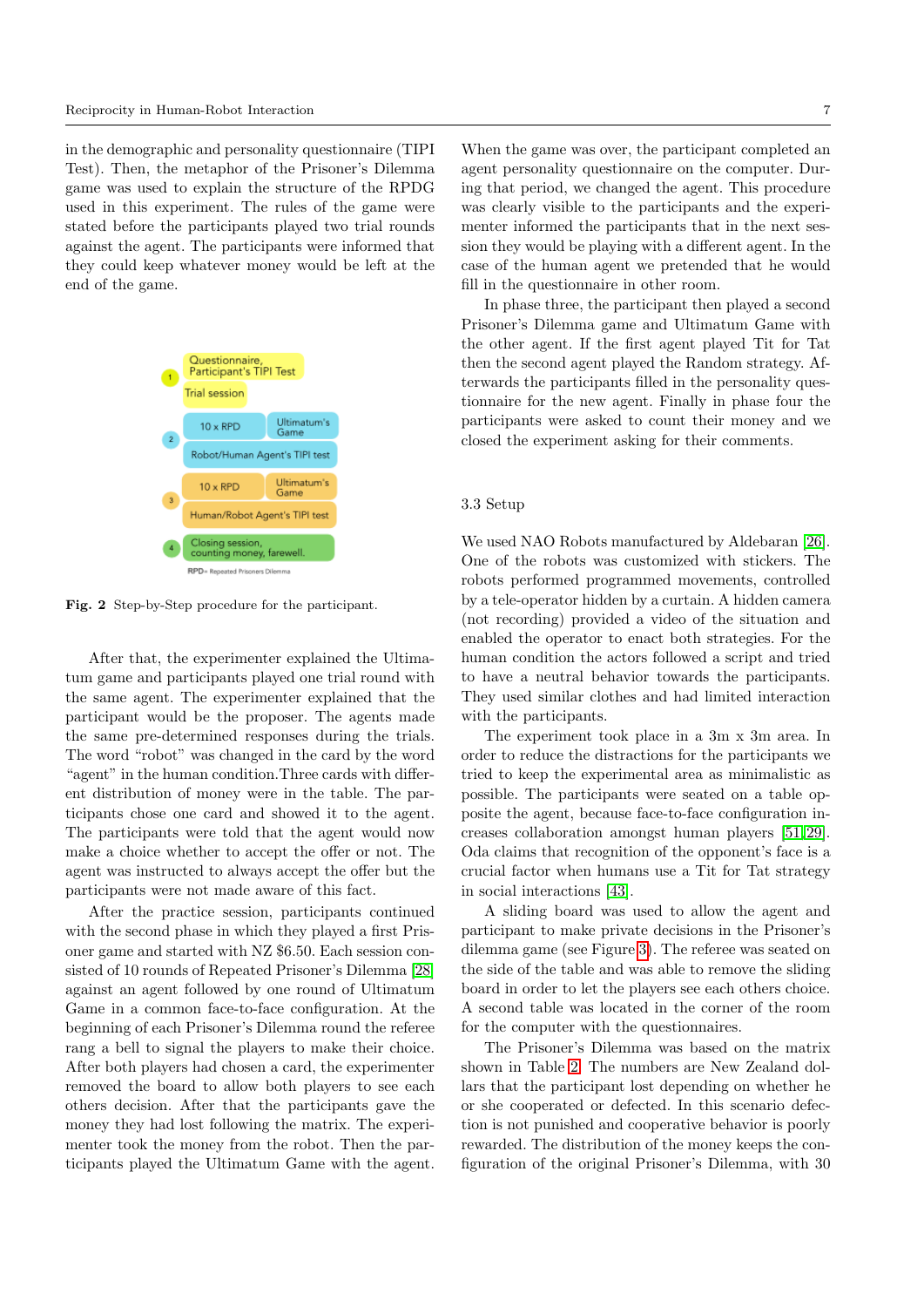**Defect** Cooperate Agent Participant

<span id="page-7-0"></span>Fig. 3 Setup of the experiment.

cents, 50 cents and 1 dollar rewards depending on the combined actions. The participants received \$6.50 in coins at the beginning of each Prisoner's Dilemma session. For the Ultimatum game the participants shared \$2.

|        |           | Primes        |              |
|--------|-----------|---------------|--------------|
|        |           | Cooperate     | Defect       |
| Powers | Cooperate | $(-0.3,-0.3)$ |              |
|        | Defect    |               | $-0.5,-0.5)$ |

<span id="page-7-1"></span>Table 2 Matrix used in the experiment. The values represent the dollars that participant lose.

The choices of the agents using Random strategy were based on four scripts of pseudo-random sequences of movements. Each script consisted of five collaborations and five defections. This quasi-random behavior ensured that the agent would not make an extremely low or high number of cooperations. The robot randomly picked one the four scripts. As we explained in [2.1.1,](#page-3-1) Tit for Tat strategy is based on the previous decision of the participants. For the first round that is not possible hence the agent always picked "cooperate" for its initial decision. The actors followed the same strategies, they could read the scripts of the random sequences during the game, and the script could not viewed by the participant.

Two cards with the labels "Cooperate" and "Defect" were placed in front of the participant and a second set in front of the agent. The participants and the agents had to choose their behavior in the game pointing to one of the two cards in front of them. In the Ultimatum Game participants used three pre-defined options printed on cards [\[42\]](#page-14-12). The three options were: (Robot 50% - Human 50%), (Robot 20% - Human 80%) (Robot 80% - Human 20%). For the human condition

we changed the words on the cards to "Participant A" and "Participant B".

## 3.4 Participants

We used data  $3$  of sixty participants in the experiment: 30 in the robot condition and 30 in the human condition. All of the participants were recruited at the University of Canterbury and Facebook groups from Christchurch. The nationalities were diverse: 38.3% were from New Zealand, 18.3% Chinese and other Asian countries, 18.33% Latin Americans and Caribbeans, 5% Indians, 3.3% Middle East, 3.3% Russians and finally 13.3% from other Western Countries. Of the 60 participants, 39 were men. The average age was 26.5 years old (SD=  $6.5$ ); median 24.5. Only 40\% of the participants had previous experience with a real robot.

In the robot condition the participants were 18 males and 12 females, whose ages averaged  $28.27$  years (SD  $=$ 6.73). Nine came from New Zealand; the rest from overseas. Half of them were in paid employment. Thirteen participants had previously interacted with a robot and seventeen had not. In the human condition the participants were 21 males and 9 females whose ages averaged 24.7 years (SD=5.96). Fourteen came from New Zealand and the rest from overseas. 73% were in a paid employment. Eleven participants had previously interacted with a robot and nineteen had not. All participants received an explanation of the procedure and signed the consent form. To raise their motivation, participants were told that their compensation would be how much they won in the games.

## 4 Results

We performed a mixed repeated measure ANOVA in which Agent was the between subject factor and Strategy was the within subject factor. The measurements were Cooperations, Reciprocations, Offer, Profit and Joint Profit. Figure [4](#page-8-0) shows the medians and standard deviations of Cooperations and Reciprocation measurements across the four conditions. Figure [5](#page-8-1) shows Profit, Joint Profit and Offer in Ultimatum game along the four conditions as well.

## 4.1 Differences between agents

Our first research question compares the agents in terms of reciprocation, cooperation, profit, joint profit and the

<span id="page-7-2"></span><sup>3</sup> Our data is available in http://goo.gl/NcKRBl as a .sav file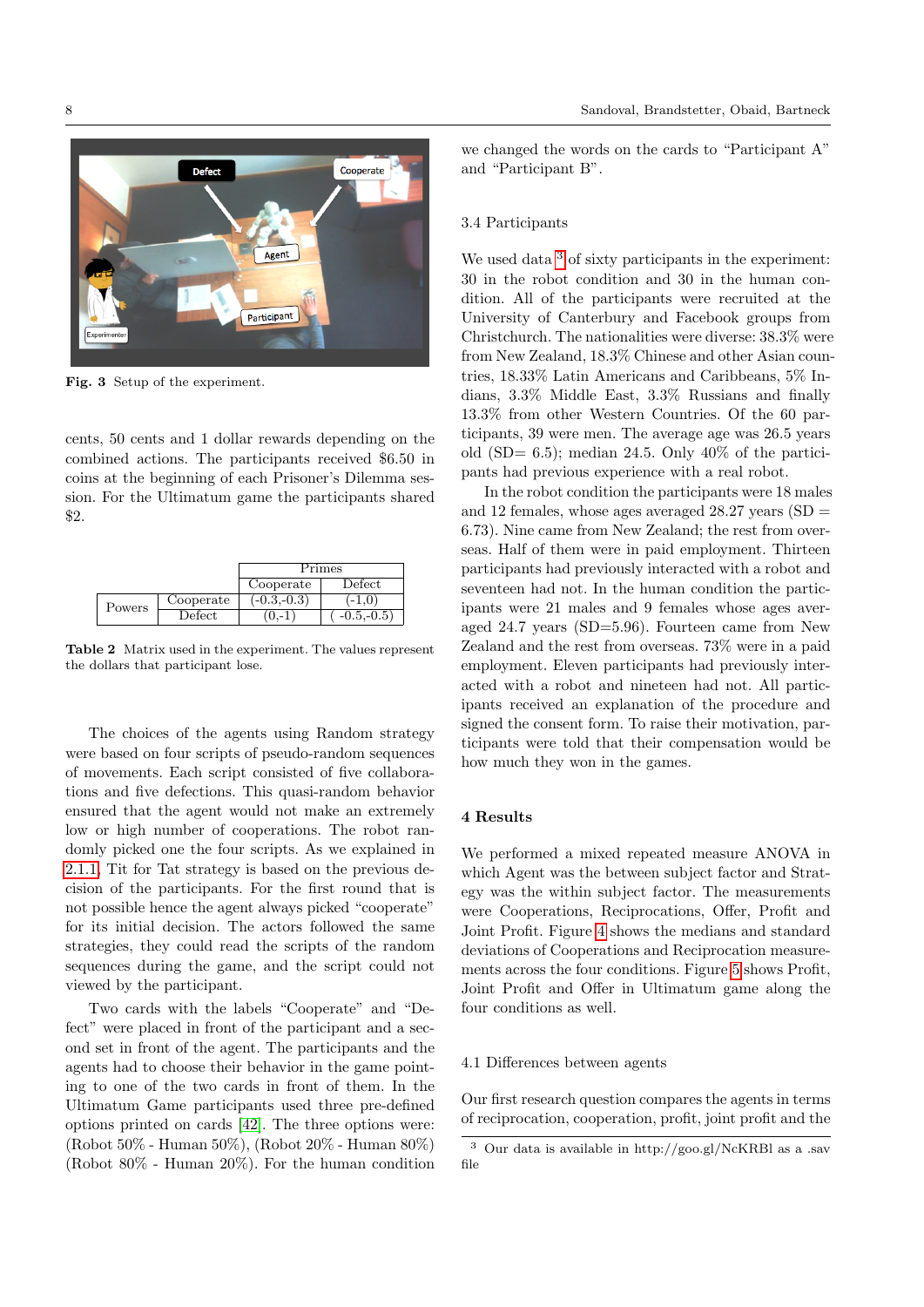

<span id="page-8-0"></span>Fig. 4 Number of cooperations and reciprocations in the experiment.



<span id="page-8-1"></span>Fig. 5 Profit, Joint Profit and Offer made in Prisoner's Dilemma and Ultimatum Game.

offer that participants made in the Ultimatum Game. We observed that participants that interacted with a robot did not show significantly more reciprocations  $(m=5.3, SD=2.019)$ , than when they interacted with a human agent (m=5.067, SD= 1.973),  $F(1,58)=0.349$ , p=0.557. Furthermore, Participants that interacted with a robot showed significantly fewer cooperations (m=4.15,  $SD = 2.72$ ) than when they interacted with a human  $(m= 5.82, SD=3.13), F(1.58) = 6.889; p=0.011.$  Joint Profit was significant affected by the type of agent, F  $(1,58) = 6.418$ , p=0.014. Participants in the human condition had on average a Joint Profit of \$4.64 (SD=1.31) and in the robot condition  $$4.05$  (SD=1.11), not significant difference found. Profit of participants in the robot condition is in average  $$2.55$ ,  $(SD=0.646)$  was not significantly higher than the average profit made in the human condition \$2.39, (SD=0.976),  $F(1,58) = 1.778$ , p= 0.188.

We ran a chi-square analysis of the Offer in Ultimatum Game treating data as nominal variables. The frequency of the offers made to the human agent  $(f(50\%)$  $= 53$ ,  $f(20\%) = 5$ ,  $f(80\%) = 2$  is significantly different from the offers made to the robot agent  $(f(50\%) = 43$ ,  $f(20\%) = 15$ ,  $f(80\%) = 2$ ),  $\chi^2 = (2, N = 60) = 6.042$  p= 0.039. In other words, reciprocations and profit were not significantly affected by the type of agent. There is a significant interaction effect between the agent and the strategy for the profit of the participant,  $F(1,58)=5.842$ , p=0.019. Participants who interacted with a human agent that used the Random strategy won less money than in the other conditions. A summary of the results can be found in Table [3](#page-9-0) in the top of the next page.

#### 4.2 Differences between strategies

Our second research question was if participants behave differently towards agents that use the TfT strategy in comparison to agents that use the Random strategy in terms of reciprocation, collaboration and the Offer they make in the Ultimatum Game.

Participants who played with the agent that used the TfT strategy collaborated  $(m=5.73, SD=3.39)$  significantly more than when they played with the agent that used the Random strategy ( $m=4.23$ , SD=2.44),  $F(1,58)= 15.982$ , p <0.01. Furthermore, participants who played with the agent that used TfT strategy reciprocated  $(m=5.65, SD=2.31)$  significantly more than when they played with the agent that used the Random strategy (m=4.72, SD=1.497),  $F(1,58) = 9.019$ ; p =.004.

We ran a chi square analysis in order to observe how the strategy affects the frequencies of the offer made to the agent in Ultimatum Game. The frequency of the offers made when Random strategy  $(f(50\%)=$ 47,  $f(20\%) = 11$ ,  $f(80\%) = 2$ ) was played is not significantly different from the frequency of the offers made when TfT strategy was played  $(f(50\%) = 49, f(20\%) =$ 9,  $f(80\%) = 2$ ,  $\chi^2 = (2, N= 60) = 0.242 \text{ p} = 0.926$ .

In terms of money, the results show that participants who played with the agent that used TfT strategy made an average profit of \$2.64, (SD=0.58) significantly higher than when they played with the agent that used the Random strategy m= $$2.3, (SD=0.99), F(1,58) =$ 4.239; p=0.044. Also participants who played with the agent that used TfT strategy made an average Joint Profit of \$4.80, (SD=1.5) significantly higher than when they played with the agent that used the Random strategy m= $$3.83$ , (SD=0.66), F(1,58)=28.913; p <0.01. A summary of our analysis for question 2,3 and 4 is in Table [4.](#page-9-1)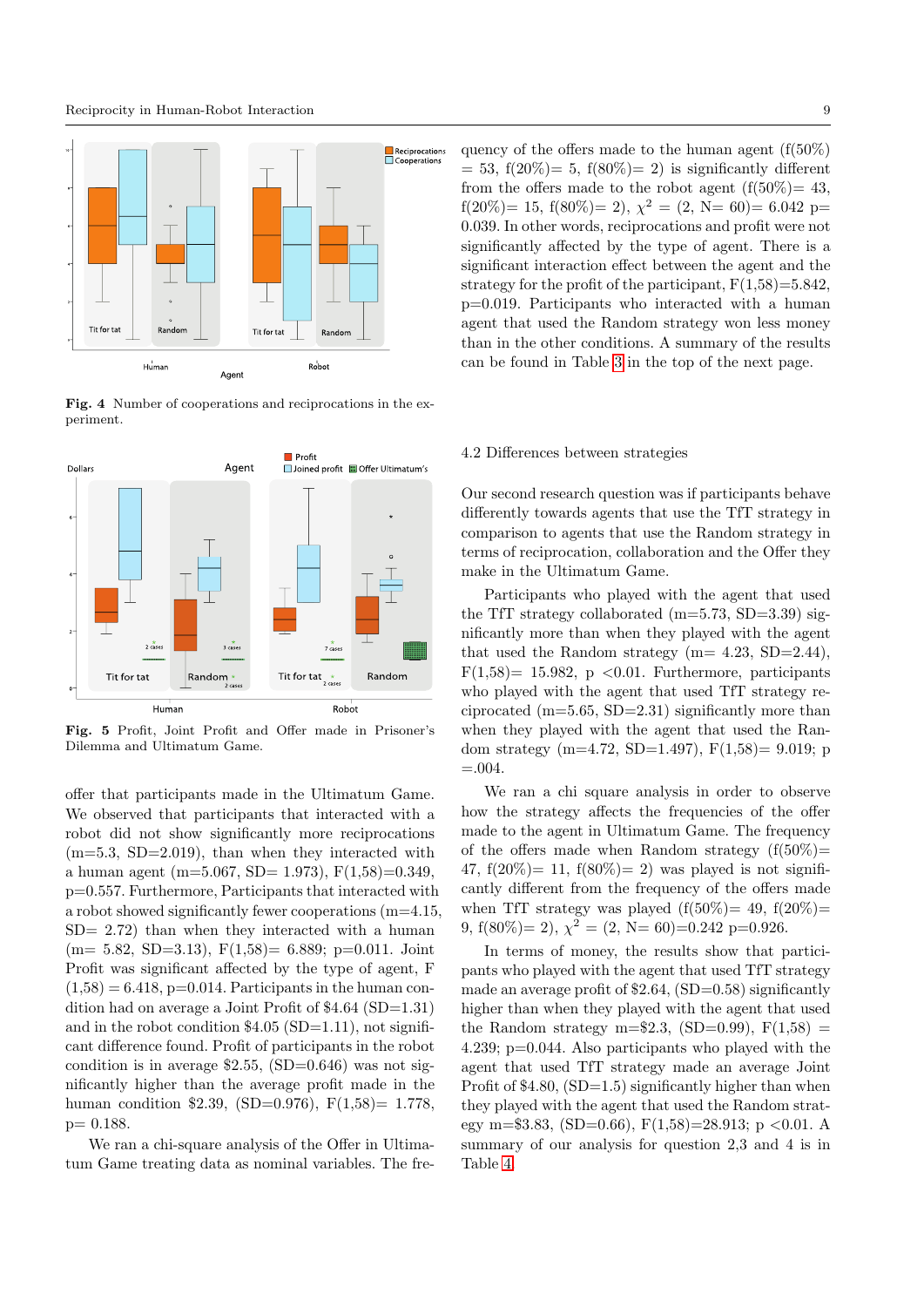| Human vs Robot |                   | Robot   |             | Human |              |       |
|----------------|-------------------|---------|-------------|-------|--------------|-------|
| Variable       |                   | p-value | Mean(SD)    | SE    | Mean(SD)     | SЕ    |
| Reciprocations | $F(1,58)=0.349$   | 0.557   | 5.3(2.019)  | 0.261 | 5.067(1.973) | 0.255 |
| Cooperations   | $F(1,58)=6.889$   | 0.011   | 4.15(2.717) | 0.351 | 5.817(3.133) | 0.404 |
| $\rm Profit$   | $F(1,58) = 1.778$ | 0.188   | 2.55(0.646) | 0.083 | 2.39(0.976)  | 0.126 |
| Joint Profit   | $F(1,58) = 6.418$ | 0.014   | 4.05(1.108) | 0.143 | 4.64(1.309)  | 0.169 |

<span id="page-9-0"></span>Table 3 Number of reciprocations and Profit were not significantly different between the agents. Number of cooperations and Joint Profit were significantly different.

| Tft vs Random  |                    | <b>TfT</b> Strategy |              | Random Strategy |              |       |
|----------------|--------------------|---------------------|--------------|-----------------|--------------|-------|
| Variable       |                    | p-value             | Mean(SD)     | SE              | Mean(SD)     | SE    |
| Reciprocations | $F(1,58) = 9.019$  | 0.004               | 5.65(2.306)  | 0.298           | 4.717(1.497) | 0.193 |
| Cooperations   | $F(1,58) = 15.982$ | ${<}0.01$           | 5.733(3.394) | 0.438           | 4.233(2.438) | 0.315 |
| Profit         | $F(1,58)=4.239$    | 0.044               | 2.645(0.585) | 0.075           | 2.3(0.989)   | 0.127 |
| Joint Profit   | $F(1,58)=28.913$   | ${<}0.01$           | 4.807(1.501) | 0.193           | 3.833(0.657) | 0.084 |

<span id="page-9-1"></span>Table 4 In terms of strategy; Reciprocations, Cooperations, Profit and Joint Profit were significantly different between strategies.

4.3 Correlation between collaboration, reciprocation and money

We wanted to know if there was any correlation between Collaboration, Reciprocation, Profit and Joint Profit? We conducted a multiple regression analysis between Reciprocation, Collaboration, Profit, Joint Profit and Offer. The Pearson Correlation Coefficients are shown in Table [5.](#page-9-2) Reciprocation was significantly positively correlated with Collaboration, Profit and Joint Profit. Joint Profit is significantly positively correlated with Collaboration and Profit. Also, Offer is significantly positively correlated with Profit.

|       | Rec      | Coop     | Prof     | Jprof    |
|-------|----------|----------|----------|----------|
| Coop  | $*0.182$ |          |          |          |
| Prof  | $*0.241$ | $-0.065$ |          |          |
| Jprof | $*0.405$ | $*0.872$ | $*0.281$ |          |
| Offer | $-0.019$ | 0.008    | $*0.258$ | $-0.033$ |

<span id="page-9-2"></span>Table 5 Pearson Correlation between Reciprocation and Collaboration, Profit, Joint Profit and Offer. The \* sign indicates a significance level of  $p<0.05$ . Rep= Reciprocity, Coop= Cooperation, Prof=Profit, Jprof=Joint Profit

The regression equation is:

Reciprocation = 
$$
0.133 + (-0.68 \times \text{Collaboration}) +
$$
  
\n $(-0.557 \times \text{Profit}) + (2.211 \times \text{Joint Profit}) +$   
\n $(0.754 \times \text{offer})$   
\n(1)

The model is able to explain 0.310% of the variance in the Reciprocation model.

4.4 The personality traits as factors in the experiment

We asked whether the personality of the agent is perceived differently when the agent uses the TfT strategy compared to when the agent is using the Random strategy, and how this relationship is mediated by the participant's own personality. We conducted a mixed repeated measure ANCOVA in which the agent was the between factor, strategy was the within factor and the personality traits of the participant were the covariants. The perceived personality traits of the agent were the dependent variables.

Our analysis shows that agent had a significant influence on the perception of the agent's agreeableness,  $F(1,58)=4.263$ , p=0.044. Participants who interacted with a robot agent perceived less agreeableness (m= 4.067, SD=1.361) compared to participants interacting with a human agent  $(m=4.517, SD=1.017)$ . Also agent had a significant influence on the perception of the agent's openness. Participants who interacted with a robot agent perceived less openness (m=3.458, SD= 1.488) compared to participants interacting with a human agent (m=4.408, SD=0.95), F(1,58)=8.682, p= 0.005. However, agent did not have a significant effect on perceived extroversion of the agent  $(F(1,58)=0.102,$  $p= 0.750$ , conscientiousness  $(F(1,58)=0.113, p=0.738)$ or emotional stability  $(F(1,58)=0.005, p=0.944)$ .

Participants that played with the agent that used the TfT strategy scored the agent significantly  $(F(1,58))$  $= 4.865, p=0.032$  lower on Extroversion (m=3.533,  $SD=1.1963$ ) than when they played with the agent using the Random Strategy ( $m=3.558$ , SD $= 1.1648$ ). Also, participants that played with the agent that used the TfT strategy scored the agent significantly  $(F(1,58)) =$ 3.586,  $p=0.064$ ) higher on agreeableness (m=4.5, SD=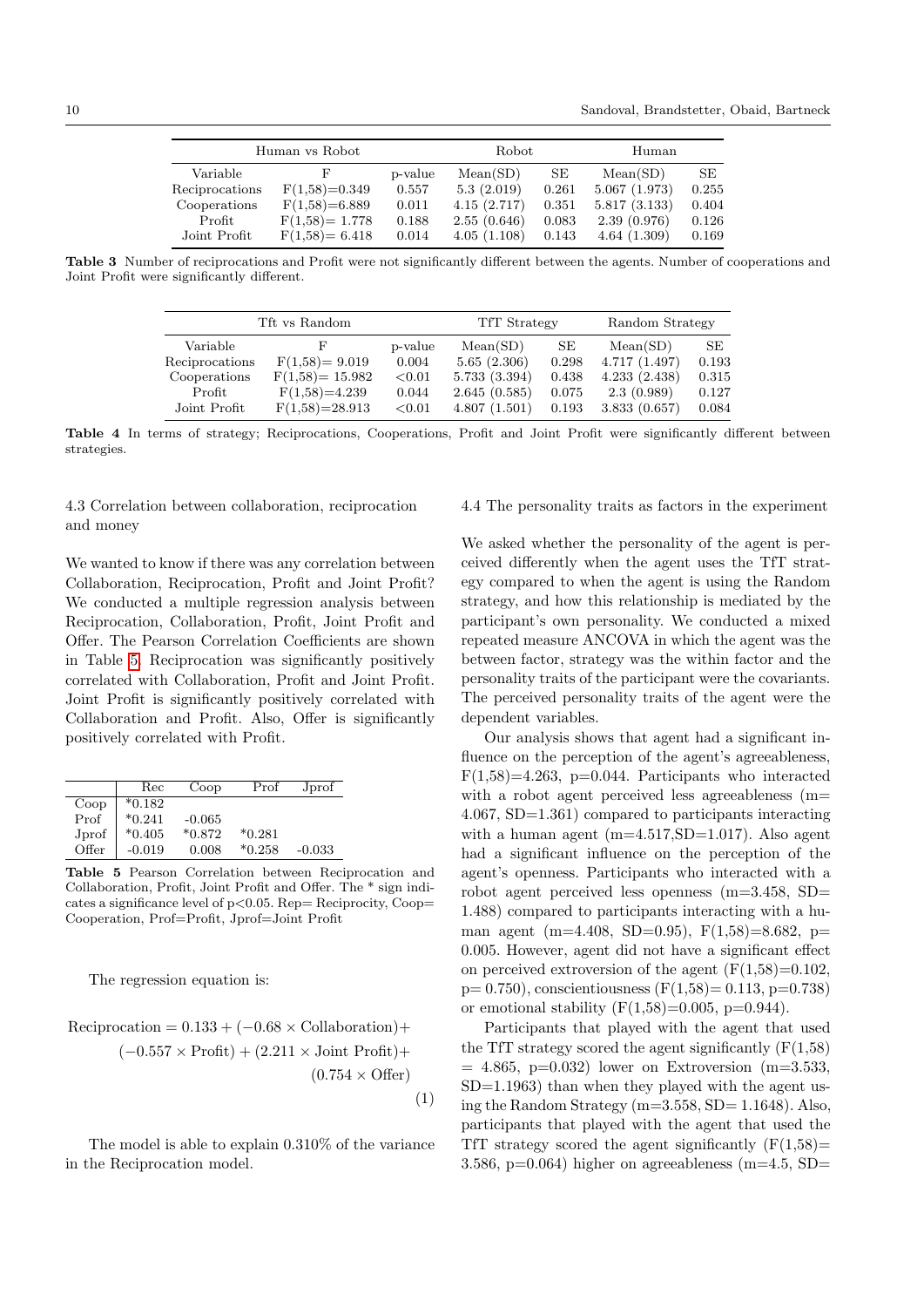1.30, SE=0.168) than when they played with the agent using the Random Strategy ( $m=4.083$ , SD=1.097, SE= 0.141).

However, strategy did not have a significant effect in perceived Openness  $(F(1,58)=1.94, p=0.17)$ , Conscientiousness  $(F(1,58)=1.902, p=0.174)$ , or Emotional Stability  $(F(1,58)=0.301, p=0.586)$ . Interaction effect between strategy and participant conscientious appeared on the perceived extroversion  $(F(1,58)=6.047, p=0.017)$ and agreeableness  $(F(1,58) = 4.569, p=0.037)$  of the agent.

In summary, Agent had a significant influence on the perception of the agent's agreeableness and openness. The robot agent was perceived as less agreeable and less open than the human agent. Agent didn't have any influence in the perceived agent's extroversion, conscientiousness or emotional stability. Strategy had an influence in the perceived agents' extroversion and agreeableness, but not in the agents' perceived openness, conscientiousness or emotional stability. An agent using TfT strategy was scored lower in extroversion and higher in agreeableness compared with agents that used Random strategy. An agent's perceived extroversion and agreeableness were affected by an interaction effect between strategy and the participant's conscientious.

We also investigated the influence of the participants' personality traits on the perceived personality of the agents. We explored this relationship using the covariants. The results show that participants' extroversion had a significant effect on the perceived level of the agents' emotional stability (also called neuroticism)  $(F(1,58)) = 7.907$ , p= 0.007). Also participants' agreeableness had a significant effect on the perceived level of the agents' openness  $(F(1,58) = 7.680, p = 0.008)$ . Participants' openness had a significant effect on the perceived level of the agents' agreeableness  $(F(1,58))$ = 5.795,  $p=0.020$ ) and agents' emotional stability (F(1,58)  $= 5.192$ ,  $p= 0.027$ . All the effects are positive correlated among them.

The influence of the personality traits in the participants as covariants for the perceived personality traits in the agent are shown in Table [6.](#page-10-0)

|                 | Participant's trait Perceived trait in the agent |
|-----------------|--------------------------------------------------|
| Extraversion    | Emotional stability                              |
| Agreeableness   | <b>Openness</b>                                  |
| <b>Openness</b> | Agreeableness                                    |
|                 | Emotional stability                              |

<span id="page-10-0"></span>Table 6 Covariants related with perceived personality traits in the agent.

## 4.5 Our Results compared with literature

We compared the results in both robot and human conditions using the Tit for Tat strategy with the results obtained from the study reported as the Flood-Dresher experiment in [\[46,](#page-14-27) [57\]](#page-15-2) in terms of cooperation in RPDG. They reported that in 100 rounds of RPDG participants decided to collaborate in average 68% of the rounds. We performed a one-sample t-test to compare the data from our human and robot condition to this value. In both conditions, human agent and robot agent, there were fewer Cooperations. Participants cooperate significantly less (48.3% of the rounds) with the robot compared with 68% reported in the Flood-Dresher experiment,  $(t(29)= 7.095, p<0.01)$ . Also, participants cooperate significantly less (66.3% of the rounds) with the human agent in our experiment compared with 68% reported in the Flood-Dresher experiment,  $(t(29)=9.623,$ p<0.01). Although this is a significant difference it does not have practical implications. The difference between the means is minimal. In general terms we can say that our results are in line with the results shown in the Flood-Dresher experiment, and the slight difference can be attributed to uncontrolled variables in both experiments.

## 5 Discussion and Conclusion

Our results and the literature review show that people tend to cooperate more with a human agent than with robots. However, our results also showed no significant difference in the number of reciprocations in both agents. Apparently the participants tend to be similarly reciprocal with humans and robots. The Norm of Reciprocity seems to apply to Human-Robot Interaction using the Prisoner's Dilemma framework. Furthermore, our experimental results show that people are reciprocal with both cooperation and defection, which is in line with the definition of reciprocity proposed by Fehr and Gachter [\[20\]](#page-13-3).

In terms of the strategy, participants reciprocated more with the agents who used TfT. That seems natural considering that other studies have shown that TfT strategy is intrinsically a reciprocal strategy. Participants also cooperate more with the agents playing TfT. However, it must be considered that cooperative behavior is the most profitable strategy in single Prisoner's Dilemma but not in RPDG. Dawes pointed out that subjects contribute in the game because they have high expectations about the contributions of others [\[15\]](#page-13-22). Therefore the number of interactions is a factor that should be considered carefully in the design of reciprocal behaviors for companion robots.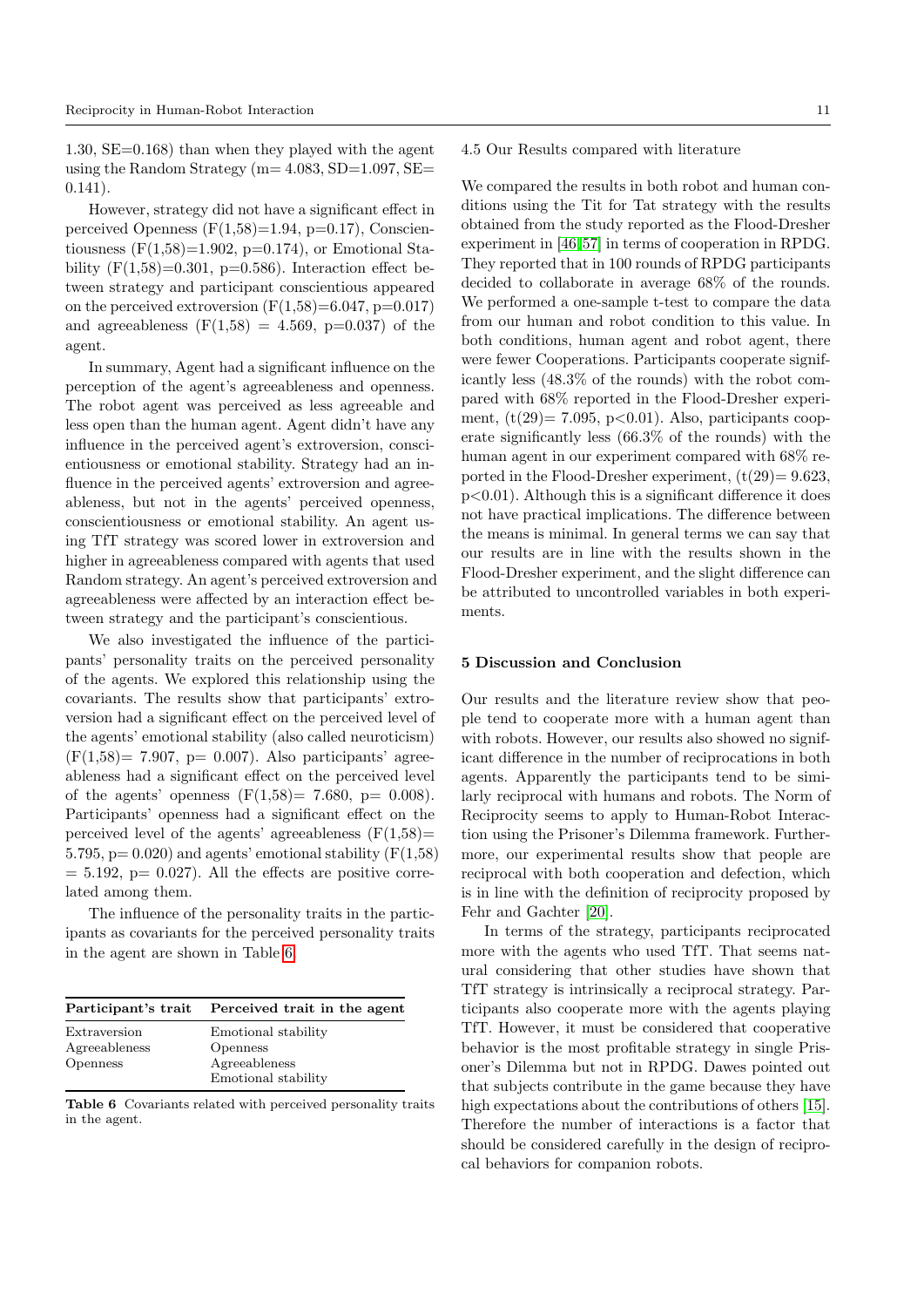In addition, TfT strategy increases the cooperations of the participants (m=5.733) compared with the Random strategy (m=4.233). TfT strategy encourages cooperation in the participants with an initial cooperation that can be perceived as a cooperative attitude. This strategy had an effect in the Profit and Joint Profit due to the number of cooperations and reciprocations. A higher number of cooperations reduces the loss of money per participant. A combination of cooperative behaviors in both participant and agent allows both to increase their own profits. Consequently a higher individual profit amounts to a higher Joint Profit. Participants tended to have a higher Joint Profit with a robot agent than with the human agent. However the participants profit was not significantly affected by the agent. The higher Joint Profit can be explained by the combination of agent-strategy in every stage of the experiment. In other words, participants would be guessing the strategy of the agent before seeing a pattern in the first round of games, and then they could define a stable strategy in the second round.

Also, we compared the number of cooperations using the Tit for Tat strategy with the results reported as the Flood-Dresher experiment in [\[46,](#page-14-27) [57\]](#page-15-2). They reported that in 100 rounds of RPDG participants decided to collaborate in average 68% of the rounds. In our study participants cooperate with the robot agent in 48.3% of the rounds and with the human agent in 66.3% of the rounds. On the other hand, de Melo et al. reported in [\[39\]](#page-14-16) that participants cooperate more with a virtual agent that shows moral emotions (66.28%, 12.57 of 25 rounds) rather than agent that doesn't shows any emotion (51.57%, 12.893 of 25 rounds). The agent used Random strategy in rounds 1 to 5 and TfT strategy in rounds 6 to 25. These results are very close to the results obtained in our study. This could be consistent to fact that participants perceive moral agents as more human-like as de Melo et al. reported. In our study robot agents didn't show any emotion and we trained human agents in order to reduce any emotional expression.

Besides, participants offer significantly less money in average in the Ultimatum game to the robot than to the human agent. Furthermore, according to our chisquare analysis participants made 50%-50% offers more infrequently to the robot than to the human agent. We expected that the offer in the Ultimatum Game would be affected by the strategy performed independently of the agent in the Prisoner's dilemma. Humans are known to typically reject offers that are 80%-20% [\[42\]](#page-14-12) Thus players play safe most of the time, offering a  $50\%$ 50% offer to the agent. However, according to the final comments of some participants playing with the robot,

they wanted to experiment with different offers just to see the reaction of the robot.

People perceived higher openness and agreeableness in the human agent. However the agent did not have a significant effect in the other personality traits. This can be explained by the personality of the actors playing human agents. Although we asked to the actors to keep themselves neutral and reduce the communication to minimal; we could not control the subtle body language and the gaze that could affect the perception of the participants.

When the agents played TfT strategy it was perceived as more extroverted and agreeable than when they played Random strategy. Probably participants perceived a subtle pattern playing TfT that they related with these two personality traits. If the agents started the game cooperating it is probable that people recognized that their agreeableness and extroversion related to a higher number of collaborations, reciprocations, profit and join profit.

Relationships between personality traits, agents and strategy can be useful as guidelines for the robot designers. Robot designers could make efforts in the design of robot behaviors and strategies matching with the personality of the users and triggering reciprocity in the user. We could say that under certain social situations extroverted people would tend to work in a better way with robots. Hirsh and Peterson have studied the influence of extroversion and neuroticism, personality traits in the Big Five test using the Prisoner's dilemma. They found that extroversion and neuroticism traits predict a greater likelihood of cooperation [\[28\]](#page-14-22).

## 5.1 Contribution of our study

Results of our study suggest that reciprocity exists in Human-Robot Interaction under Prisoner's Dilemma scenario. Certainly Prisoner's Dilemma can be adapted to other social situations which involve interactions and decisions between different agents. This study helps us to understand the importance of the strategy used by the agent in order to receive a reciprocal treatment. The implications in the design of companion robots can be significant in terms that robot designers should consider that the behavior of their robots (independently of other variables as embodiment or anthropomorphism) must be aimed to follow a similar pattern as the Tit for Tat strategy. It is easy to imagine different scenarios in which this pattern could appear in HRI. For instance, companion robots in the role of an assistant could offer their services and then predict the actions of the users. If the user wants a companion, the robot would also show itself keen to offer companionship; if the user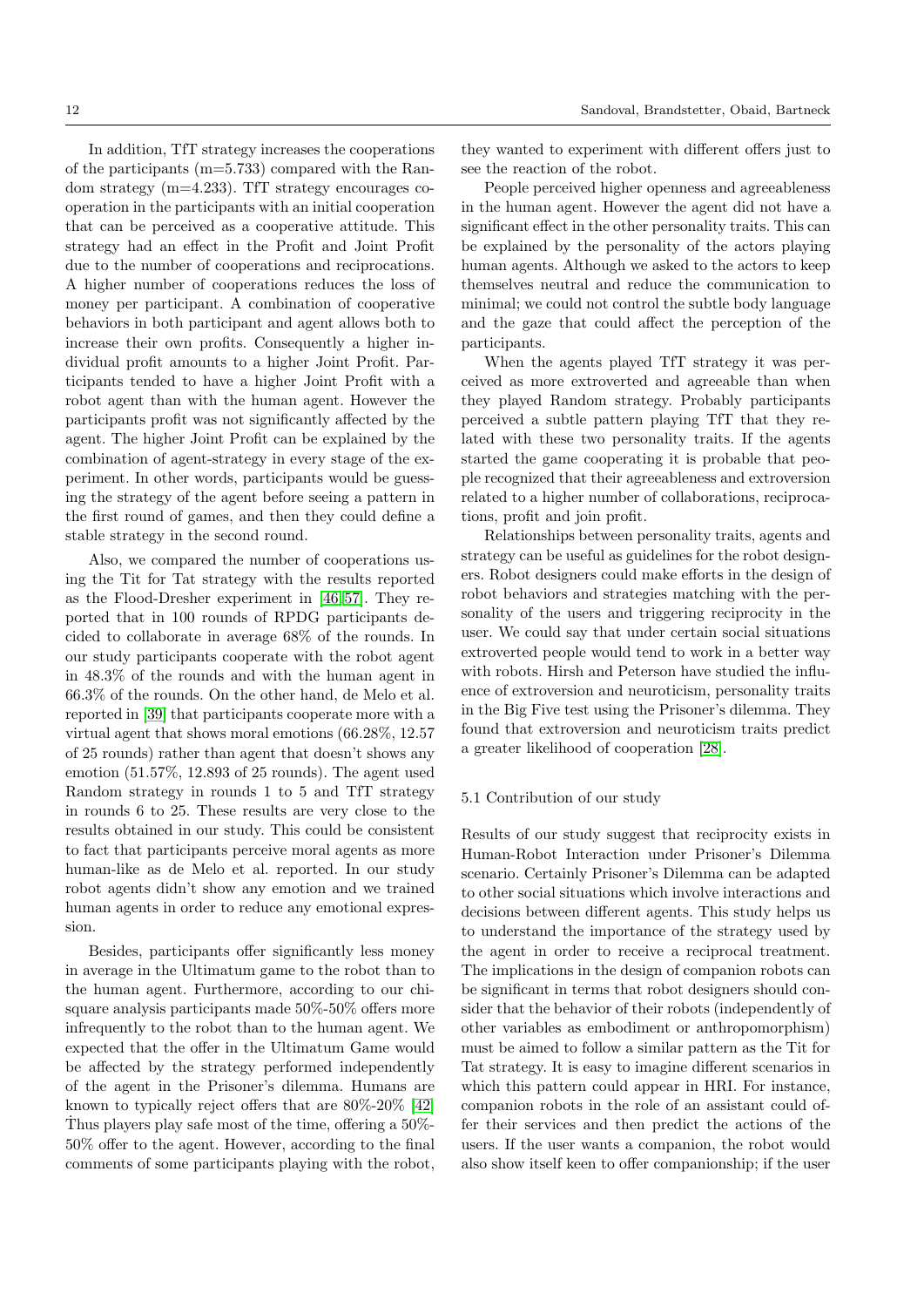rejects the presence of the robot then the robot would also indicate that it did not require the user. However, this raises questions about predictability, such as: What is the the threshold to be reciprocal with the user? Do humans expect some unpredictability in robots in order to maintain attention on them?

In general terms, we can explain our results with the media equation theory [\[41\]](#page-14-7) and the natural identification of patterns. Humans tend to treat objects as other social actors; therefore, they tend to be similarly reciprocal with them. Furthermore, Turkle in [\[54\]](#page-14-28) claims that actual users are focused on the outcomes of the experience rather than on the agent, and for the youngest people it does not matter if the player of a certain social activity is a robot or a sentient being if this agent reaches the goal to entertain or do something else for the users . Thus, we can consider that robots will receive a reciprocal treatment similar to what humans receive in scenarios similar to the Prisoners Dilemma and Ultimatum Game. However we can even raises the question Why do the participants actually reciprocate equally to humans and robots? Because they treat the robot as a human, or because they think that this is the most promising strategy. Certainly these questions should be require further study.

Aditionally, we can go back to the question: Do people reciprocate towards robots in a similar way to how they reciprocate with humans? We can say that if it were possible to situate Prisoner's Dilemma and Ultimatum Game in different social situations people would be reciprocal with robots. Although people tended to be less collaborative with robots than with humans in our experiment; reciprocation is similar. If robots show a cooperative behavior people would tend to respond in the same way, and would tend to respond with the same attitude. Of course, the social situations involving HRI are more complex than that. For instance, scenarios involving negotiation between robots and humans require the analysis of other variables.

Finally if we try to answer the hypothetical question of Kahn et al. of whether people can engage substantively in a reciprocal relationship with robots, we can say that it is possible if the robot first shows a reciprocal behavior toward humans like in Prisoner's Dilemma. Furthermore, we can discuss how companion robots can engage in a positive reciprocal relationship with humans if the companion robots have an efficient strategy like TfT. Robot designers should work on designing reciprocal strategies that increase the collaboration in HRI to the same level as in HHI. However more studies should be done in order to explain all the future social implications in the field. This studio should be a first step

towards a better understating of the importance of reciprocity in the use of companion robots.

We consider that there will be many activities in which companion robots and humans would need to work cooperatively. However this cooperation could be closely related to reciprocal behavior. Although Broz and Lehnman claim that we would not feel any reciprocal feeling towards robots such as compassion [\[8\]](#page-13-9), there are other studies that claim that people naturally tend to be reciprocal with machines (computers, mobile devices, cars) in terms that these objects offer a benefit to the user and the user takes care of them. Logically the user takes care of his/her objects to keep them working offering service, help or benefit to the user. Indeed, a critical future work is the development of companion robots capable of showing the proper actions, behaviors and social clues to encourage a reciprocal behavior in the users. As Breazel claims, the development of sociable robots involves interpretation of intentional and unintentional acts, subjectivity, (showing rudiments of intentional behavior), proto-dialogue, consistency and expressive characteristics of emotion in voice, face, gesture and posture [\[6\]](#page-13-23). Furthermore, Dautenhahn claims that social robots would be socially evocative, socially situated, sociable and socially intelligent [\[12\]](#page-13-24). All these robotic skills involve reciprocity.

## 5.2 Limitations and future work

As so often in HRI studies, the participants had only very limited previous experiences with robots. 56.7% (17 of 30) of the participants in the robot condition had never interacted with a robot before. This may have lead to a novelty effect that could have substantiated itself in a tendency of the participants to explore this new experience rather than focusing on winning the game.

Reciprocity is a very complex social phenomenon. As a future work we will study HRI scenarios in which it is not clear how the decisions are clearly taken; for instance scenarios involving bribery or unfair behaviors. Moreover, deeper studies should be conducted to explore whether reciprocal interactions generate more engaging interactions.

Acknowledgements The authors would like to acknowledge the support from NZi3 and NEC NZ Corp., in particular to Hamish House and Glen Cameron. We also want to thank the support of the UC International Doctoral Scholarship, CONACYT Scholarship and John Templeton Foundation (Award ID 36617). Additionally, we wish to thank the other members in the HIT Lab NZ: Mark Billinghurst, Jakub Zlowtoski and Anthony Poncet for their useful advice and good ideas. Thanks to Philippa Beckman for her extensive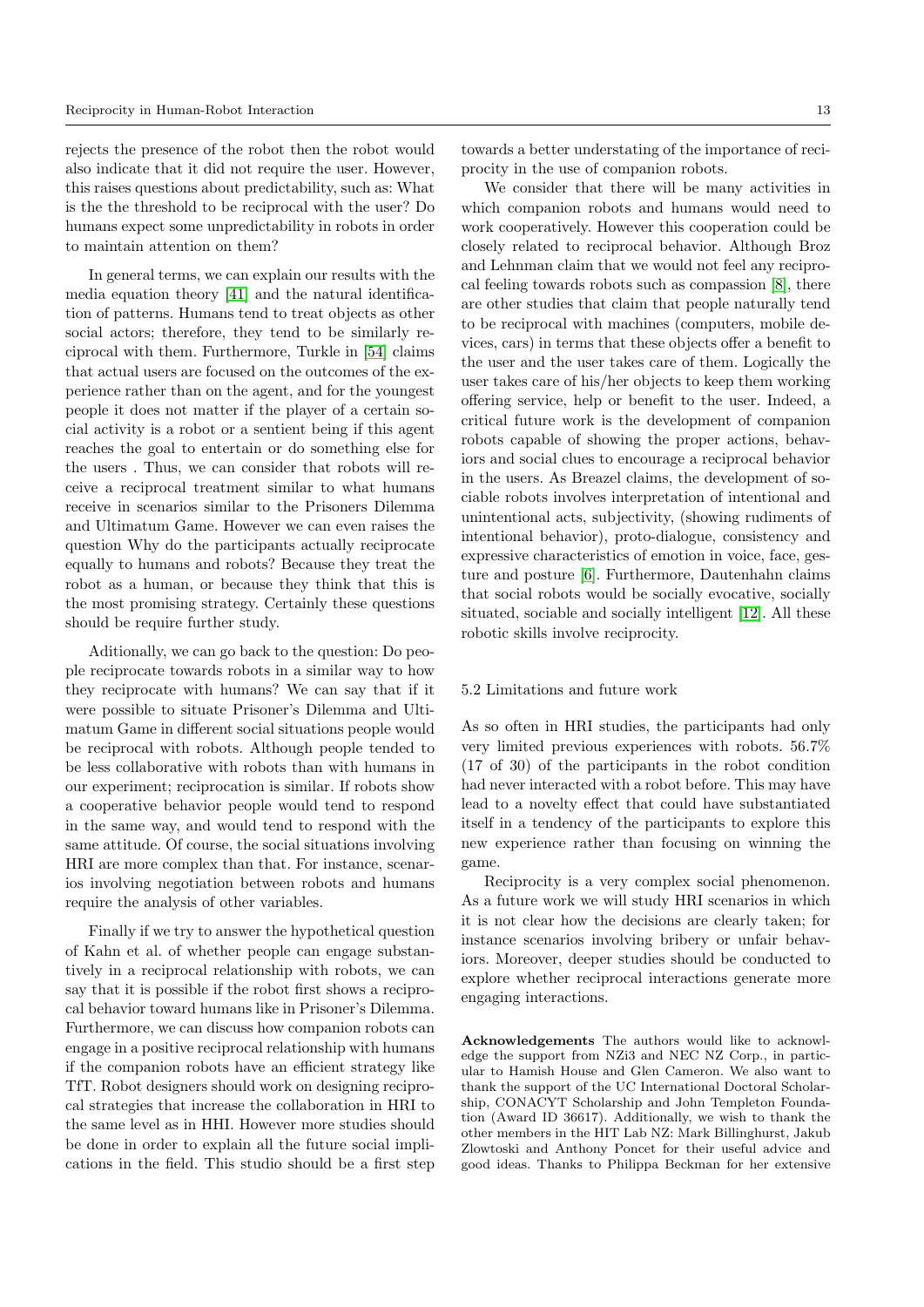proofreading. This experiment was approved by the Human Ethics Committee of the University of Canterbury under the reference 2013/23/LR-PS.

## References

- <span id="page-13-19"></span>1. Andreoni, J., Miller, J.H.: Rational cooperation in the finitely repeated prisoner's dilemma: Experimental evidence. The Economic Journal 103(418), 570–585 (1993). DOI 10.2307/2234532. URL [http://www.jstor.org/](http://www.jstor.org/stable/2234532) [stable/2234532](http://www.jstor.org/stable/2234532)
- <span id="page-13-14"></span>2. Axelrod, Robert: Effective choice in the prisoner's dilemma. Journal of Conflict Resolution 24(1), 3–25 (1980)
- <span id="page-13-15"></span>3. Axelrod, R.: More effective choice in the prisoner's dilemma. Journal of Conflict Resolution 24(3), 379–403 (1980). DOI 10.1177/002200278002400301. URL [http://jcr.sagepub.com/cgi/doi/10.1177/](http://jcr.sagepub.com/cgi/doi/10.1177/002200278002400301) [002200278002400301](http://jcr.sagepub.com/cgi/doi/10.1177/002200278002400301)
- <span id="page-13-6"></span>Axelrod, R.M.: The evolution of cooperation. Basic Books, New York (1984)
- <span id="page-13-17"></span>5. Boone, C., De Brabander, B., van Witteloostuijn, A.: The impact of personality on behavior in five prisoner's dilemma games. Journal of Economic Psychology 20(3), 343–377 (1999). DOI 10.1016/S0167-4870(99)00012-4. URL [http://www.sciencedirect.com/science/](http://www.sciencedirect.com/science/article/pii/S0167487099000124) [article/pii/S0167487099000124](http://www.sciencedirect.com/science/article/pii/S0167487099000124)
- <span id="page-13-23"></span>6. Breazeal, C.L.: Designing sociable robots. Intelligent robots and autonomous agents. MIT Press, Cambridge, Mass.; London (2002)
- <span id="page-13-1"></span>7. Broadbent, E., Peri, K., Kerse, N., Jayawardena, C., Kuo, I., Datta, C., MacDonald, B.: Robots in older people's homes to improve medication adherence and quality of life: A randomised cross-over trial. In: M. Beetz, B. Johnston, M.A. Williams (eds.) Social Robotics, Lecture Notes in Computer Science, vol. 8755, pp. 64– 73. Springer International Publishing (2014). DOI 10.1007/978-3-319-11973-1 7. URL [http://dx.doi.org/](http://dx.doi.org/10.1007/978-3-319-11973-1_7) [10.1007/978-3-319-11973-1\\_7](http://dx.doi.org/10.1007/978-3-319-11973-1_7)
- <span id="page-13-9"></span>8. Broz, F., Lehmann, H.: Do we need compassion in robots? In: A. Weiss, T. Lorenz, B. Robins, V. Everes, M. Vincze (eds.) International Conference of Social Robotics Proceedings, Taking Care of each Other: Synchronisaton and Reciprocity for Social Companion Robots, pp. 15–18. Springer International Publishing (2013). URL [http:](http://workshops.acin.tuwien.ac.at/ISCR2013/) [//workshops.acin.tuwien.ac.at/ISCR2013/](http://workshops.acin.tuwien.ac.at/ISCR2013/)
- <span id="page-13-18"></span>9. Chaudhuri, A., Sopher, B., Strand, P.: Cooperation in social dilemmas, trust and reciprocity. Journal of Economic Psychology 23(2), 231–249 (2002). DOI 10.1016/S0167-4870(02)00065-X. URL [http://www.sciencedirect.com/science/article/pii/](http://www.sciencedirect.com/science/article/pii/S016748700200065X) [S016748700200065X](http://www.sciencedirect.com/science/article/pii/S016748700200065X)
- <span id="page-13-5"></span>10. Cialdini, R.B.: Influence: science and practice, 3rd ed edn. HarperCollinsCollegePublishers, New York (1993)
- <span id="page-13-7"></span>11. Clark, M.L., Ayers, M.: Friendship Expectations and Friendship Evaluations: Reciprocity and Gender Effects. Youth & Society 24(3), 299-313 (1993). DOI 10.1177/ 0044118X93024003003. URL [http://yas.sagepub.com/](http://yas.sagepub.com/cgi/doi/10.1177/0044118X93024003003) [cgi/doi/10.1177/0044118X93024003003](http://yas.sagepub.com/cgi/doi/10.1177/0044118X93024003003)
- <span id="page-13-24"></span>12. Dautenhahn, K.: Socially intelligent robots: dimensions of human-robot interaction. Philosophical Transactions of the Royal Society B: Biological Sciences 362(1480), 679–704 (2007). DOI 10.1098/rstb.2006.2004. URL [http:](http://www.ncbi.nlm.nih.gov/pmc/articles/PMC2346526/) [//www.ncbi.nlm.nih.gov/pmc/articles/PMC2346526/](http://www.ncbi.nlm.nih.gov/pmc/articles/PMC2346526/)
- <span id="page-13-0"></span>13. Dautenhahn, K., Woods, S., Kaouri, C., Walters, M., Werry, I.: What is a robot companion friend, assistant or butler? 2005 IEEE/RSJ International Conference on Intelligent Robots and Systems pp. 1192–1197 (2005). DOI 10.1109/IROS.2005. 1545189. URL [http://ieeexplore.ieee.org/lpdocs/](http://ieeexplore.ieee.org/lpdocs/epic03/wrapper.htm?arnumber=1545189) [epic03/wrapper.htm?arnumber=1545189](http://ieeexplore.ieee.org/lpdocs/epic03/wrapper.htm?arnumber=1545189)
- <span id="page-13-13"></span>14. Davis, W.: Strategies in iterated prisoners dilemma. (2013). URL [http:](http://www.iterated-prisoners-dilemma.net/prisoners-dilemma-strategies.shtml) [//www.iterated-prisoners-dilemma.net/](http://www.iterated-prisoners-dilemma.net/prisoners-dilemma-strategies.shtml) [prisoners-dilemma-strategies.shtml](http://www.iterated-prisoners-dilemma.net/prisoners-dilemma-strategies.shtml)
- <span id="page-13-22"></span>15. Dawes, R.M., Messick, D.M.: Social dilemmas. International journal of psychology 35(2), 111–116 (2000). URL [http://www.tandfonline.com/doi/abs/](http://www.tandfonline.com/doi/abs/10.1080/002075900399402) [10.1080/002075900399402](http://www.tandfonline.com/doi/abs/10.1080/002075900399402)
- <span id="page-13-2"></span>16. Draper, H., Sorell, T., Bedaf, S., Syrdal, D., Gutierrez-Ruiz, C., Duclos, A., Amirabdollahian, F.: Ethical dimensions of human-robot interactions in the care of older people: Insights from 21 focus groups convened in the uk, france and the netherlands. In: M. Beetz, B. Johnston, M.A. Williams (eds.) Social Robotics, Lecture Notes in Computer Science, vol. 8755, pp. 135– 145. Springer International Publishing (2014). DOI 10. 1007/978-3-319-11973-1 14. URL [http://dx.doi.org/](http://dx.doi.org/10.1007/978-3-319-11973-1_14) [10.1007/978-3-319-11973-1\\_14](http://dx.doi.org/10.1007/978-3-319-11973-1_14)
- <span id="page-13-16"></span>17. Falk, A., Fehr, E., Fischbacher, U.: On the nature of fair behavior. Economic Inquiry 41(1), 20–26 (2003). URL [http://onlinelibrary.wiley.com/doi/](http://onlinelibrary.wiley.com/doi/10.1093/ei/41.1.20/abstract) [10.1093/ei/41.1.20/abstract](http://onlinelibrary.wiley.com/doi/10.1093/ei/41.1.20/abstract)
- <span id="page-13-4"></span>18. Falk, A., Fischbacher, U.: A theory of reciprocity. Games and Economic Behavior 54(2), 293–315 (2006). DOI 10.1016/j.geb.2005.03.001. URL [http://www.sciencedirect.com/science/article/](http://www.sciencedirect.com/science/article/pii/S0899825605000254) [pii/S0899825605000254](http://www.sciencedirect.com/science/article/pii/S0899825605000254)
- <span id="page-13-20"></span>19. Fehr, E., Fischbacher, U.: The nature of human altruism. Nature  $425(6960)$ ,  $785-791$  (2003). DOI<br>10.1038/nature02043. URL http://www.nature.com  $\text{URL } \text{http://www.nature.com/}$  $\text{URL } \text{http://www.nature.com/}$  $\text{URL } \text{http://www.nature.com/}$ [nature/journal/v425/n6960/full/nature02043.html](http://www.nature.com/nature/journal/v425/n6960/full/nature02043.html)
- <span id="page-13-3"></span>20. Fehr, E., Gaechter, S.: Reciprocity and economics: The economic implications of homo reciprocans. European Economic Review 42(3–5), 845–859 (1998). DOI 10.1016/S0014-2921(97)00131-1. URL [http://www.sciencedirect.com/science/article/pii/](http://www.sciencedirect.com/science/article/pii/S0014292197001311) [S0014292197001311](http://www.sciencedirect.com/science/article/pii/S0014292197001311)
- <span id="page-13-12"></span>21. Fogg, B.J.: Persuasive technologies. Communications of the ACM 42(5), 26–29 (1999)
- <span id="page-13-11"></span>22. Fogg, B.J.: Persuasive technology: using computers to change what we think and do. Ubiquity 2002(December), 5 (2002). URL [http://dl.acm.org/](http://dl.acm.org/citation.cfm?id=763957) [citation.cfm?id=763957](http://dl.acm.org/citation.cfm?id=763957)
- <span id="page-13-10"></span>23. Fogg, B.J.: Persuasive computing: technologies designed to change attitudes and behaviors. Morgan Kaufmann; Elsevier Science, San Francisco, Calif.; Oxford (2003)
- <span id="page-13-8"></span>24. Fogg, B.J., Nass, C.: How Users Reciprocate to Computers: An Experiment That Demonstrates Behavior Change. In: CHI '97 Extended Abstracts on Human Factors in Computing Systems, CHI EA '97, pp. 331– 332. ACM, New York, NY, USA (1997). DOI 10.1145/ 1120212.1120419. URL [http://doi.acm.org/10.1145/](http://doi.acm.org/10.1145/1120212.1120419) [1120212.1120419](http://doi.acm.org/10.1145/1120212.1120419)
- <span id="page-13-21"></span>25. Gosling, S.D., Rentfrow, P.J., Swann Jr., W.B.: A very brief measure of the big-five personality domains. Journal of Research in Personality 37(6), 504–528 (2003). DOI 10.1016/S0092-6566(03)00046-1. URL [http://www.sciencedirect.com/science/article/pii/](http://www.sciencedirect.com/science/article/pii/S0092656603000461) [S0092656603000461](http://www.sciencedirect.com/science/article/pii/S0092656603000461)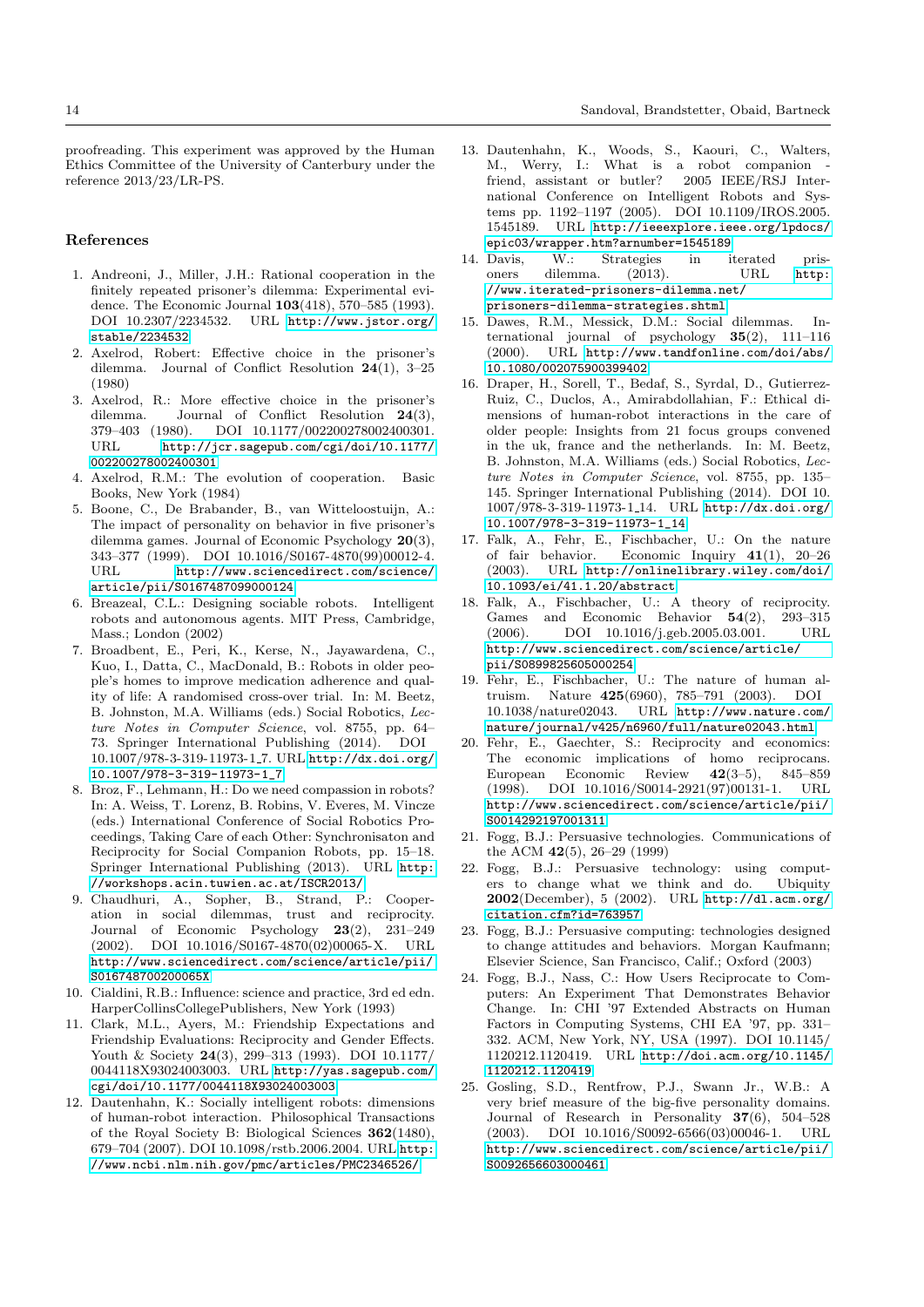- <span id="page-14-25"></span>26. Gouaillier, D., Hugel, V., Blazevic, P., Kilner, C., Monceaux, J., Lafourcade, P., Marnier, B., Serre, J., Maisonnier, B.: Mechatronic design of NAO humanoid. In: IEEE International Conference on Robotics and Automation, 2009. ICRA '09, pp. 769–774 (2009). DOI 10.1109/ROBOT.2009.5152516
- <span id="page-14-1"></span>27. Gouldner, A.W.: The norm of reciprocity: A preliminary statement. American Sociological Review 25(2), 161–178 (1960). DOI 10.2307/2092623. URL [http://www.jstor.](http://www.jstor.org/stable/2092623) [org/stable/2092623](http://www.jstor.org/stable/2092623)
- <span id="page-14-22"></span>28. Hirsh, J.B., Peterson, J.B.: Extraversion, neuroticism, and the prisoner's dilemma. Personality and Individual Differences 46(2), 254–256 (2009). DOI 10.1016/j. paid.2008.10.006. URL [http://www.sciencedirect.com/](http://www.sciencedirect.com/science/article/pii/S0191886908003772) [science/article/pii/S0191886908003772](http://www.sciencedirect.com/science/article/pii/S0191886908003772)
- <span id="page-14-24"></span>29. Kagel, J.H., Roth, A.E.: The handbook of experimental economics. Princeton University Press, Princeton, N.J. (1995)
- <span id="page-14-2"></span>30. Kahn, P., Ishiguro, H., Friedman, B., Kanda, T.: What is a human? - toward psychological benchmarks in the field of human-robot interaction. pp. 364–371 (2006). DOI 10. 1109/ROMAN.2006.314461. URL [http://dx.doi.org/](http://dx.doi.org/10.1109/ROMAN.2006.314461) [10.1109/ROMAN.2006.314461](http://dx.doi.org/10.1109/ROMAN.2006.314461)
- <span id="page-14-6"></span>31. Kahn Jr., P.H., Friedman, B., Perez-Granados, D.R., Freier, N.G.: Robotic pets in the lives of preschool children. Interaction Studies 7(3), 405–436 (2006). DOI 10.1075/is.7.3.13kah
- <span id="page-14-15"></span>32. Kiesler, S., Sproull, L., Waters, K.: A prisoner's dilemma experiment on cooperation with people and human-like computers. Journal of Personality and Social Psychology  $70(1), 47 - 65 (1996)$
- <span id="page-14-4"></span>33. Kolm, S.C.: Chapter 6 reciprocity: Its scope, rationales, and consequences. In: Serge-Christophe Kolm and Jean Mercier Ythier (ed.) Handbook of the Economics of Giving, Altruism and Reciprocity, vol. Volume 1, pp. 371– 541. Elsevier (2006). URL [http://www.sciencedirect.](http://www.sciencedirect.com/science/article/pii/S1574071406010062) [com/science/article/pii/S1574071406010062](http://www.sciencedirect.com/science/article/pii/S1574071406010062)
- <span id="page-14-21"></span>34. Kreps, D.M., Milgrom, P., Roberts, J., Wilson, R.: Rational cooperation in the finitely repeated prisoners' dilemma. Journal of Economic Theory  $27(2)$ , 245–252 (1982). DOI 10.1016/0022-0531(82)90029-1. URL [http://www.sciencedirect.com/science/article/pii/](http://www.sciencedirect.com/science/article/pii/0022053182900291) [0022053182900291](http://www.sciencedirect.com/science/article/pii/0022053182900291)
- <span id="page-14-5"></span>35. Kunz, P.R.: Romantic Love and Reciprocity (1969). URL [http://www.jstor.org.ezproxy.canterbury.ac.nz/](http://www.jstor.org.ezproxy.canterbury.ac.nz/stable/10.2307/582223?Search=yes&resultItemClick=true&searchText=romantic&searchText=love&searchText=and&searchText=reciprocity&searchUri=/action/doBasicSearch?Query=romantic+love+and+reciprocity&acc=on&wc=on&fc=off&) [stable/10.2307/582223?Search=yes&resultItemClick=](http://www.jstor.org.ezproxy.canterbury.ac.nz/stable/10.2307/582223?Search=yes&resultItemClick=true&searchText=romantic&searchText=love&searchText=and&searchText=reciprocity&searchUri=/action/doBasicSearch?Query=romantic+love+and+reciprocity&acc=on&wc=on&fc=off&) [true&searchText=romantic&searchText=love&](http://www.jstor.org.ezproxy.canterbury.ac.nz/stable/10.2307/582223?Search=yes&resultItemClick=true&searchText=romantic&searchText=love&searchText=and&searchText=reciprocity&searchUri=/action/doBasicSearch?Query=romantic+love+and+reciprocity&acc=on&wc=on&fc=off&) [searchText=and&searchText=reciprocity&searchUri=](http://www.jstor.org.ezproxy.canterbury.ac.nz/stable/10.2307/582223?Search=yes&resultItemClick=true&searchText=romantic&searchText=love&searchText=and&searchText=reciprocity&searchUri=/action/doBasicSearch?Query=romantic+love+and+reciprocity&acc=on&wc=on&fc=off&) [/action/doBasicSearch?Query=romantic+love+and+](http://www.jstor.org.ezproxy.canterbury.ac.nz/stable/10.2307/582223?Search=yes&resultItemClick=true&searchText=romantic&searchText=love&searchText=and&searchText=reciprocity&searchUri=/action/doBasicSearch?Query=romantic+love+and+reciprocity&acc=on&wc=on&fc=off&) [reciprocity&acc=on&wc=on&fc=off&](http://www.jstor.org.ezproxy.canterbury.ac.nz/stable/10.2307/582223?Search=yes&resultItemClick=true&searchText=romantic&searchText=love&searchText=and&searchText=reciprocity&searchUri=/action/doBasicSearch?Query=romantic+love+and+reciprocity&acc=on&wc=on&fc=off&)
- <span id="page-14-8"></span>36. Lammer, L., Huber, A., Weiss, A., Vincze, M.: Mutual care: How older adults react when they should help their care robot. In: AISB2014: Proceedings of the 3rd international symposium on New Frontiers in Human-Robot interaction (2014)
- <span id="page-14-14"></span>37. Lin, R., Kraus, S.: Can automated agents proficiently negotiate with humans? Commun. ACM 53(1), 78– 88 (2010). DOI 10.1145/1629175.1629199. URL [http:](http://doi.acm.org/10.1145/1629175.1629199) [//doi.acm.org/10.1145/1629175.1629199](http://doi.acm.org/10.1145/1629175.1629199)
- <span id="page-14-9"></span>38. Lorenz, T.: Synchrony and reciprocity for social companion robots: benefits and challenges. In: A. Weiss, T. Lorenz, B. Robins, V. Everes, M. Vincze (eds.) International Conference of Social Robotics Proceedings, Taking Care of each Other: Synchronisaton and Reciprocity for Social Companion Robots, pp. 10–14. Springer International Publishing (2013). URL [http://workshops.](http://workshops.acin.tuwien.ac.at/ISCR2013/) [acin.tuwien.ac.at/ISCR2013/](http://workshops.acin.tuwien.ac.at/ISCR2013/)
- <span id="page-14-16"></span>39. Melo, C.M.D., Zheng, L., Gratch, J.: Expression of Moral Emotions in Cooperating Agents \*. Intelligent Virtual Agents (2009)
- <span id="page-14-10"></span>40. Muscolo, G.G., Recchiuto, C.T., Campatelli, G., Molfino, R.: A robotic social reciprocity in children with autism spectrum disorder. In: Lecture Notes in Computer Science (including subseries Lecture Notes in Artificial Intelligence and Lecture Notes in Bioinformatics), vol. 8239 LNAI, pp. 574–575 (2013). URL [http://www.scopus.com/inward/record.url?eid=](http://www.scopus.com/inward/record.url?eid=2-s2.0-84892383760&partnerID=tZOtx3y1) [2-s2.0-84892383760&partnerID=tZOtx3y1](http://www.scopus.com/inward/record.url?eid=2-s2.0-84892383760&partnerID=tZOtx3y1)
- <span id="page-14-7"></span>41. Nass, C., Reeves, B.: The media equation: how people treat computers, televisions, and new media like real people and places. CSLI Publications; Cambridge University Press, Stanford, Calif.: New York; Cambridge (1996)
- <span id="page-14-12"></span>42. Nishio, S., Ogawa, K., Kanakogi, Y., Itakura, S., Ishiguro, H.: Do robot appearance and speech affect people's attitude? evaluation through the ultimatum game. In: 2012 IEEE RO-MAN, pp. 809–814 (2012). DOI 10.1109/ROMAN.2012.6343851
- <span id="page-14-26"></span>43. Oda, R.: Biased face recognition in the prisoner's dilemma game. Evolution and Human Behavior 18(5), 309–315 (1997). URL [http://www.sciencedirect.com/](http://www.sciencedirect.com/science/article/pii/S1090513897000147) [science/article/pii/S1090513897000147](http://www.sciencedirect.com/science/article/pii/S1090513897000147)
- <span id="page-14-19"></span>44. Park, H., Antonioni, D.: Personality, reciprocity, and strength of conflict resolution strategy. Journal of Research in Personality 41(1), 110–125 (2007). DOI 10.1016/j.jrp.2006.03.003. URL [http://www.sciencedirect.com/science/article/](http://www.sciencedirect.com/science/article/pii/S009265660600033X) [pii/S009265660600033X](http://www.sciencedirect.com/science/article/pii/S009265660600033X)
- <span id="page-14-3"></span>45. Perugini, M., Gallucci, M., Presaghi, F., Ercolani, A.P.: The personal norm of reciprocity. European Journal of Personality 17(4), 251–283 (2003). DOI 10.1002/per. 474. URL [http://onlinelibrary.wiley.com.ezproxy.](http://onlinelibrary.wiley.com.ezproxy.canterbury.ac.nz/doi/10.1002/per.474/abstract) [canterbury.ac.nz/doi/10.1002/per.474/abstract](http://onlinelibrary.wiley.com.ezproxy.canterbury.ac.nz/doi/10.1002/per.474/abstract)
- <span id="page-14-27"></span>46. Poundstone, W.: Prisoner's Dilemma. Anchor (2011)
- <span id="page-14-18"></span>47. Rapoport, A.: Prisoner's dilemma: a study in conflict and cooperation. University of Michigan press, Ann Arbor, Mich
- <span id="page-14-0"></span>48. Sandoval, E.B., Brandstetter, J., Bartneck, C.: Can a robot bribe a human? the measurement of the negative side of reciprocity in human robot interaction. In: 2016 11th ACM/IEEE International Conference on Human-Robot Interaction (HRI), pp. 117–124 (2016). DOI 10.1109/HRI.2016.7451742
- <span id="page-14-20"></span>49. Selten, R., Stoecker, R.: End behavior in sequences of finite prisoner's dilemma supergames a learning theory approach. Journal of Economic Behavior & Organization 7(1), 47 – 70 (1986). DOI http://dx.doi.org/10.1016/0167-2681(86)90021-1. URL [http://www.sciencedirect.com/science/article/pii/](http://www.sciencedirect.com/science/article/pii/0167268186900211) [0167268186900211](http://www.sciencedirect.com/science/article/pii/0167268186900211)
- <span id="page-14-11"></span>50. Short, E., Hart, J., Vu, M., Scassellati, B.: No fair. an interaction with a cheating robot. In: Human-Robot Interaction (HRI), 2010 5th ACM/IEEE International Conference on, pp. 219–226 (2010)
- <span id="page-14-23"></span>51. Sophister, L.D.J.: Public goods and the prisoners dilemma: Experimental evidence URL [http://www.tcd.](http://www.tcd.ie/Economics/SER%20New/Archive/2000/DILEMMA.PDF) [ie/Economics/SER%20New/Archive/2000/DILEMMA.PDF](http://www.tcd.ie/Economics/SER%20New/Archive/2000/DILEMMA.PDF)
- <span id="page-14-17"></span>52. Spaniel, W.: Game Theory 101: The Complete Textbook
- <span id="page-14-13"></span>53. Torta, E., Dijk, E., Ruijten, P., Cuijpers, R.: The Ultimatum Game as Measurement Tool for Anthropomorphism in Human–Robot Interaction. pp. 209–217. Springer International Publishing (2013). URL [http://dx.doi.org/](http://dx.doi.org/10.1007/978-3-319-02675-6_21) [10.1007/978-3-319-02675-6\\_21](http://dx.doi.org/10.1007/978-3-319-02675-6_21)
- <span id="page-14-28"></span>54. Turkle, S.: Alone together: why we expect more from technology and less from each other. Basic Books, New York (2011)